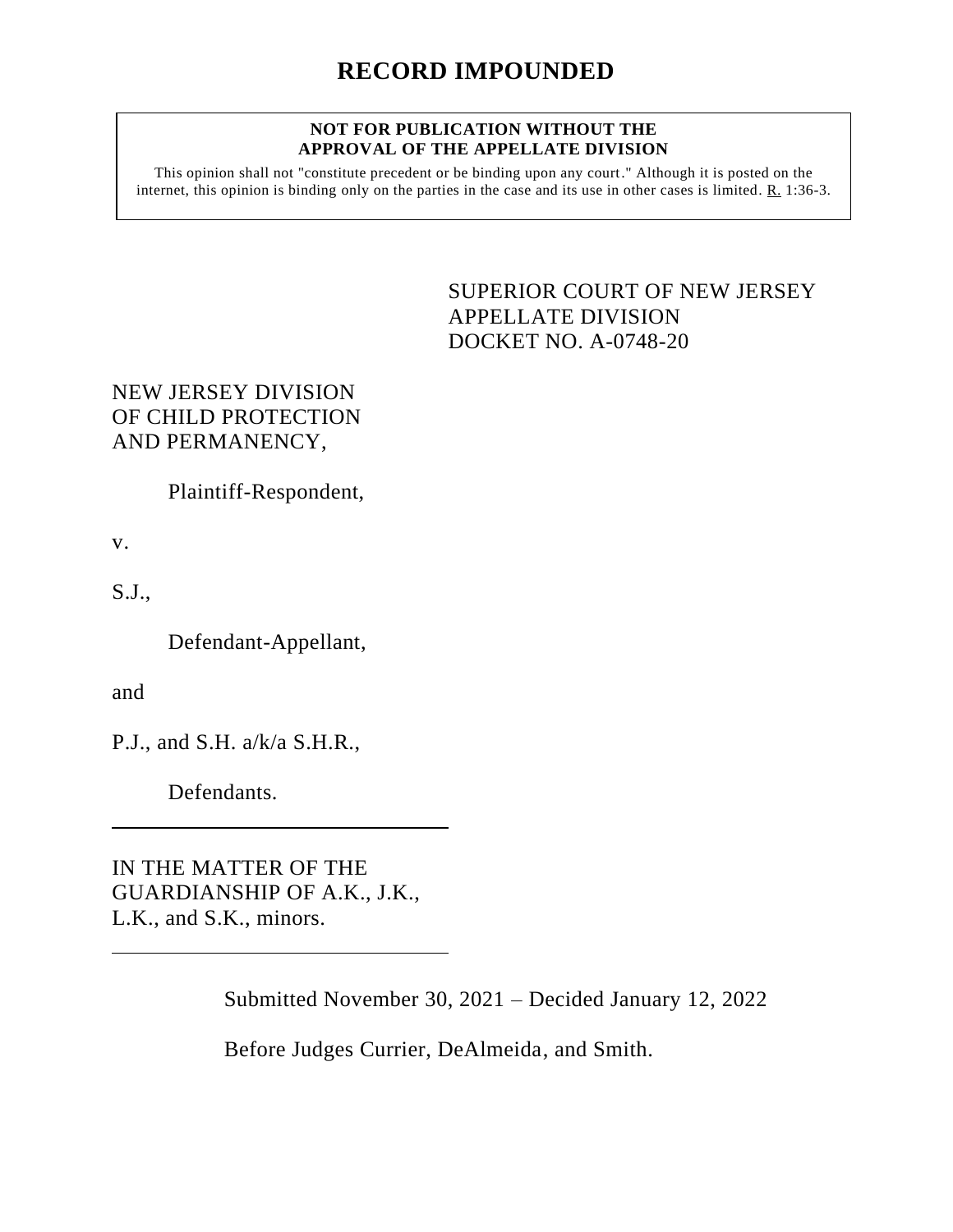On appeal from the Superior Court of New Jersey, Chancery Division, Family Part, Camden County, Docket Number FG-04-0171-20.

Williams Law Group, attorneys for appellant (Victoria D. Miranda, of counsel and on the briefs; Alvin Eugene Richards, III, on the briefs).

Andrew J. Bruck, Acting Attorney General, attorney for respondent (Melissa H. Raksa, Assistant Attorney General, of counsel; Meaghan Goulding, Deputy Attorney General, on the brief).

Joseph E. Krakora, Public Defender, Law Guardian, attorney for minor A.K. (Meredith Alexis Pollock, Deputy Public Defender, of counsel; Noel C. Devlin, Assistant Deputy Public Defender, of counsel and on brief).

Joseph E. Krakora, Public Defender, Law Guardian, attorney for minor J.K. (Meredith Alexis Pollock, Deputy Public Defender, of counsel; Todd Wilson, Designated Counsel, on the brief).

Joseph E. Krakora, Public Defender, Law Guardian, attorney for minors L.K. and S.K. (Meredith Alexis Pollock, Deputy Public Defender, of counsel; Damen J. Thiel, Designated Counsel, on the brief).

### PER CURIAM

Defendant S.J. appeals from the October 27, 2020 judgment of guardianship terminating her parental rights to her children A.K., J.K., L.K., and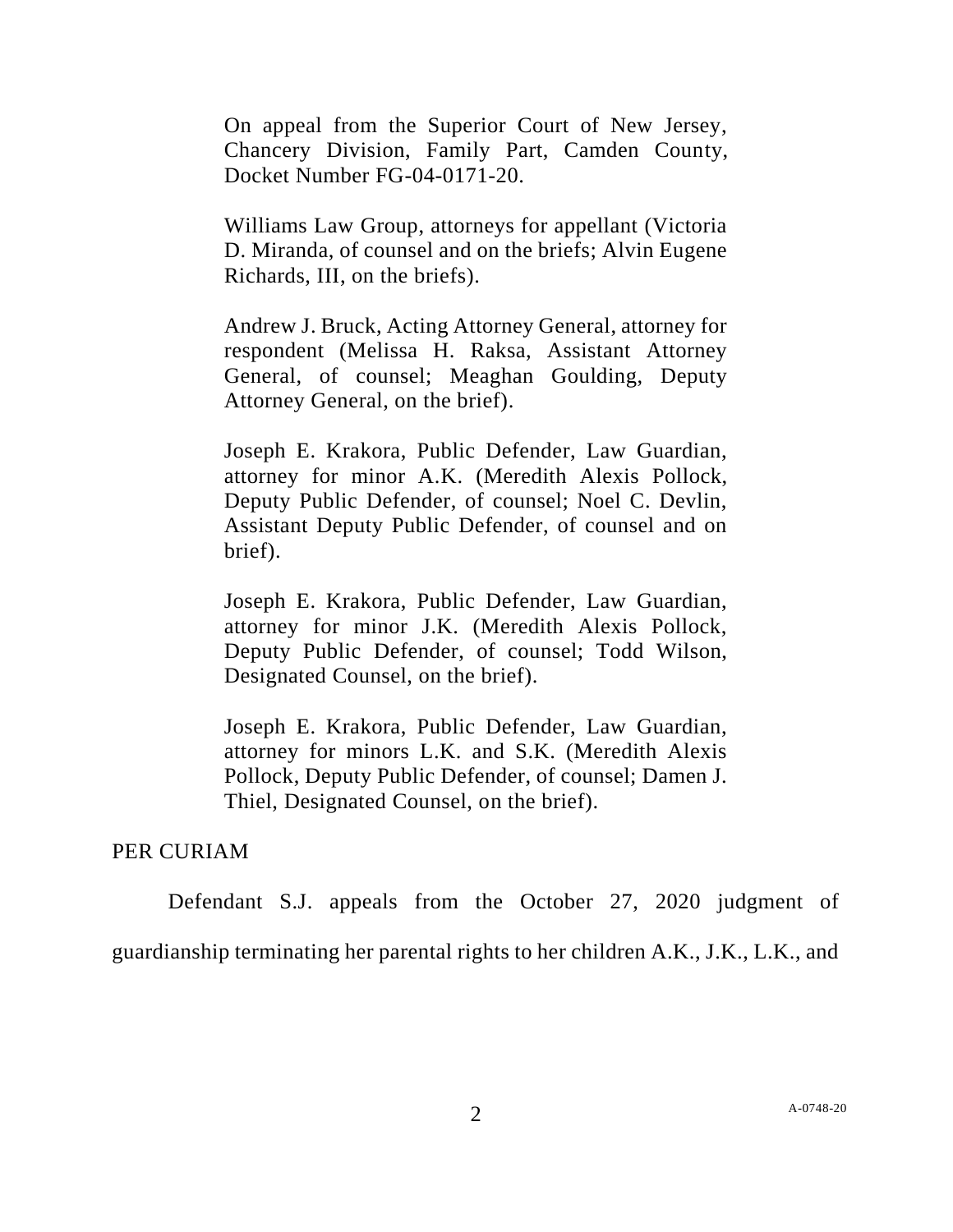S.K.<sup>1</sup> Defendant contends the trial court erred in denying her motion to adjourn the trial in order to retain a new expert and in finding the New Jersey Division of Child Protection and Permanency (the Division) met its burden in proving the four prongs of N.J.S.A. 30:4C-15.1 by clear and convincing evidence. We affirm.

#### I.

Defendant is the mother of seven children. All of them are in the Division's custody but only four are the subject of this appeal  $- A.K.$  (born in 2010), J.K. (born in 2016), and twins, L.K. and S.K. (born March 5, 2019). <sup>2</sup>

The Division first became involved with defendant following a referral in 2005 regarding unsafe living conditions and allegations of domestic violence. Additional referrals occurred through the ensuing years and the Division offered services on each occasion.

In 2011, the Division received a referral alleging that the family's home was in deplorable condition and lacked heating, plumbing, a refrigerator, and had exposed wiring. Defendant was using buckets or going to a local church for

<sup>1</sup> We use initials to protect the identities of the parties. R. 1:38-3(d). Defendants P.J. and S.H. did not appeal the order terminating their parental rights.

 $2$  M.K. was born in 2002 and R.K. was born in 2004.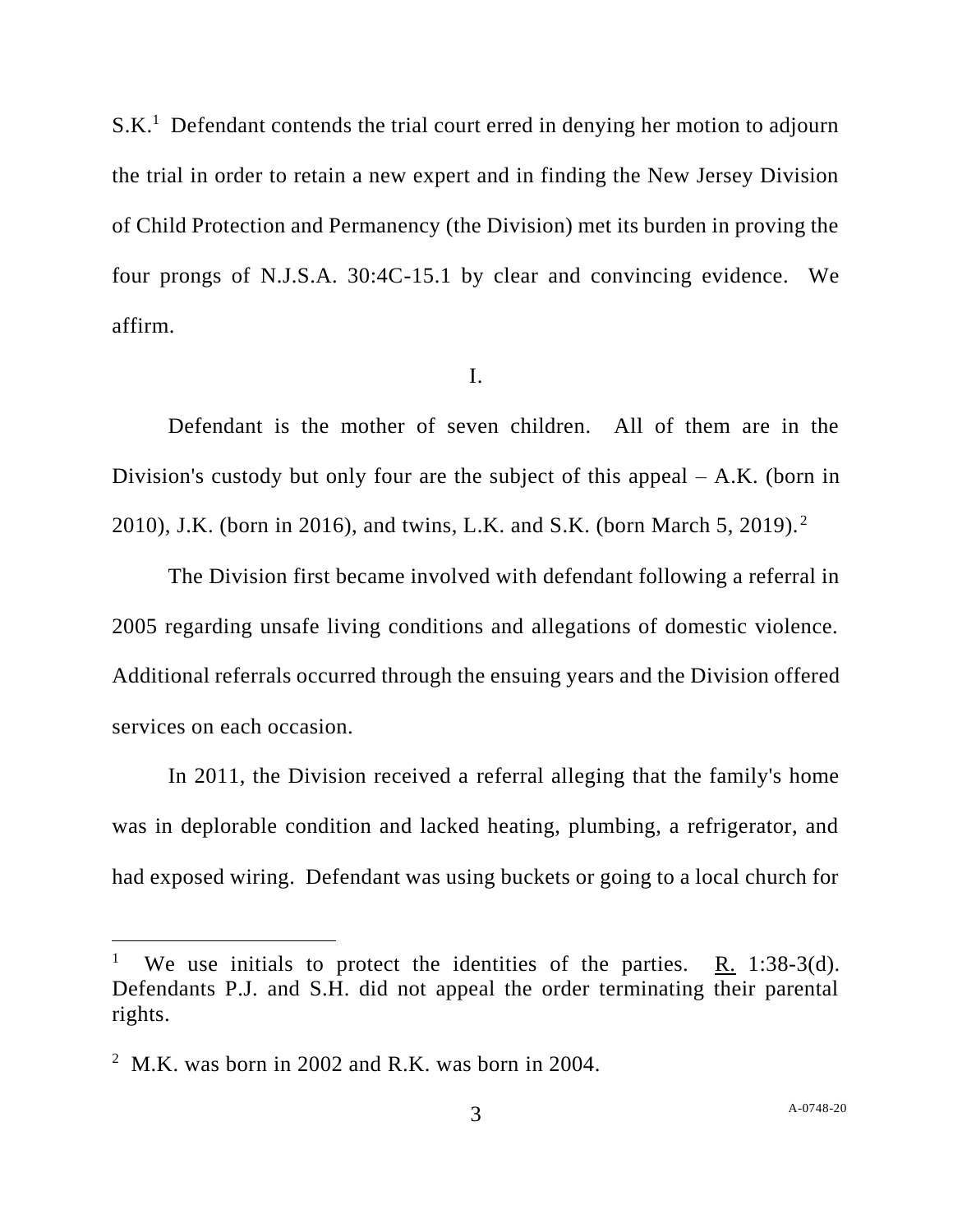the family's toileting needs. The Division assisted the family with motel expenses and referred them to social services. However, when defendant and her mother (Jane) could not arrange suitable living arrangements for the children, the Division removed M.K., R.K., and A.K. from defendant's care and placed them into foster care.

Thereafter, the Division referred defendant for a psychological evaluation to assist in the planning of services for defendant and her family. The psychologist concluded that defendant functioned "in the [e]xtremely [l]ow to [b]orderline [r]ange of intellectual ability." In addition, the psychologist stated that defendant "demonstrates some confusion as to normal and expected child development" and is "defensive or avoidant, oppositional regarding test-taking, or otherwise unwilling to endorse commonly endorsed items." The psychologist recommended defendant participate in a parenting group due to her "limited cognitive abilities," and opined it was "premature to allow the children to return to [defendant's] custody."

Although the Division provided defendant with therapy treatment, the services were unsuccessful because of her "limited cognitive ability." In late 2011, defendant underwent a psychiatric evaluation following which she was diagnosed with "borderline IQ." The psychiatrist concluded that defendant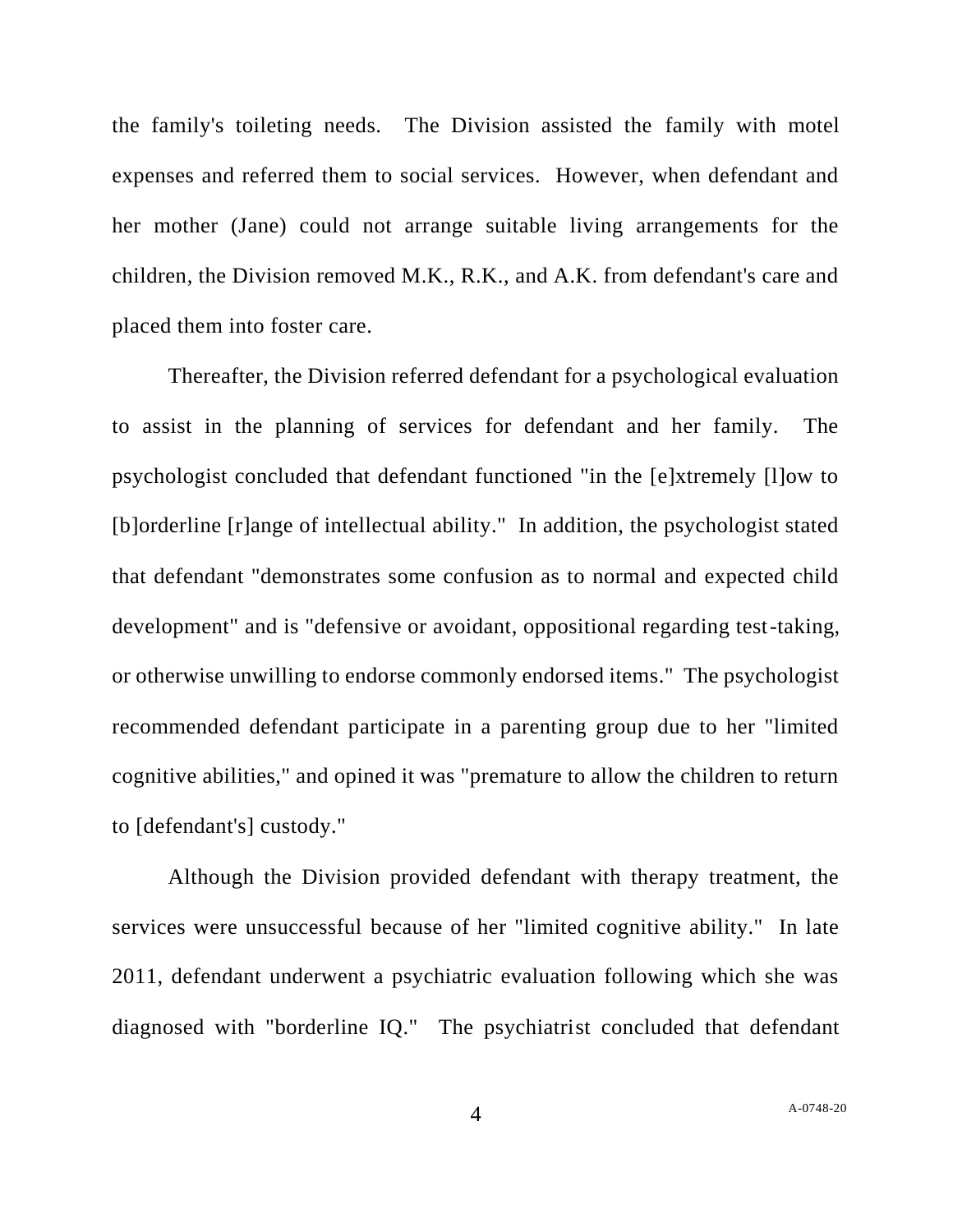"could not safely parent without help and that Jane . . . was not considered capable of parenting . . . [due to her own] signs of delusional disorder."

The Division arranged for defendant to have individual counseling and additional psychological services. However, when she was discharged from treatment, her psychologist remained skeptical about defendant's ability to parent on her own. He also had concerns about defendant's "unrealistic thoughts" and the fact that defendant and her mother "did not take responsibility for any of the circumstances that led to the children's removal," "never sent . . . the children [to] or involved the children in outside or structured activities," and "discussed inappropriate things in front of the children."

Nevertheless, the Division returned M.K., R.K., and A.K. to defendant's custody in March 2012. After the case was closed in September 2012, there was little interaction with the Division for the next several years.

In 2017, the Division received numerous referrals regarding the uncleanliness of the children and allegations of drugs and weapons in the home. The Division was unable to locate the family to investigate the referrals. The case was ultimately closed in October 2017 because the allegations were not established.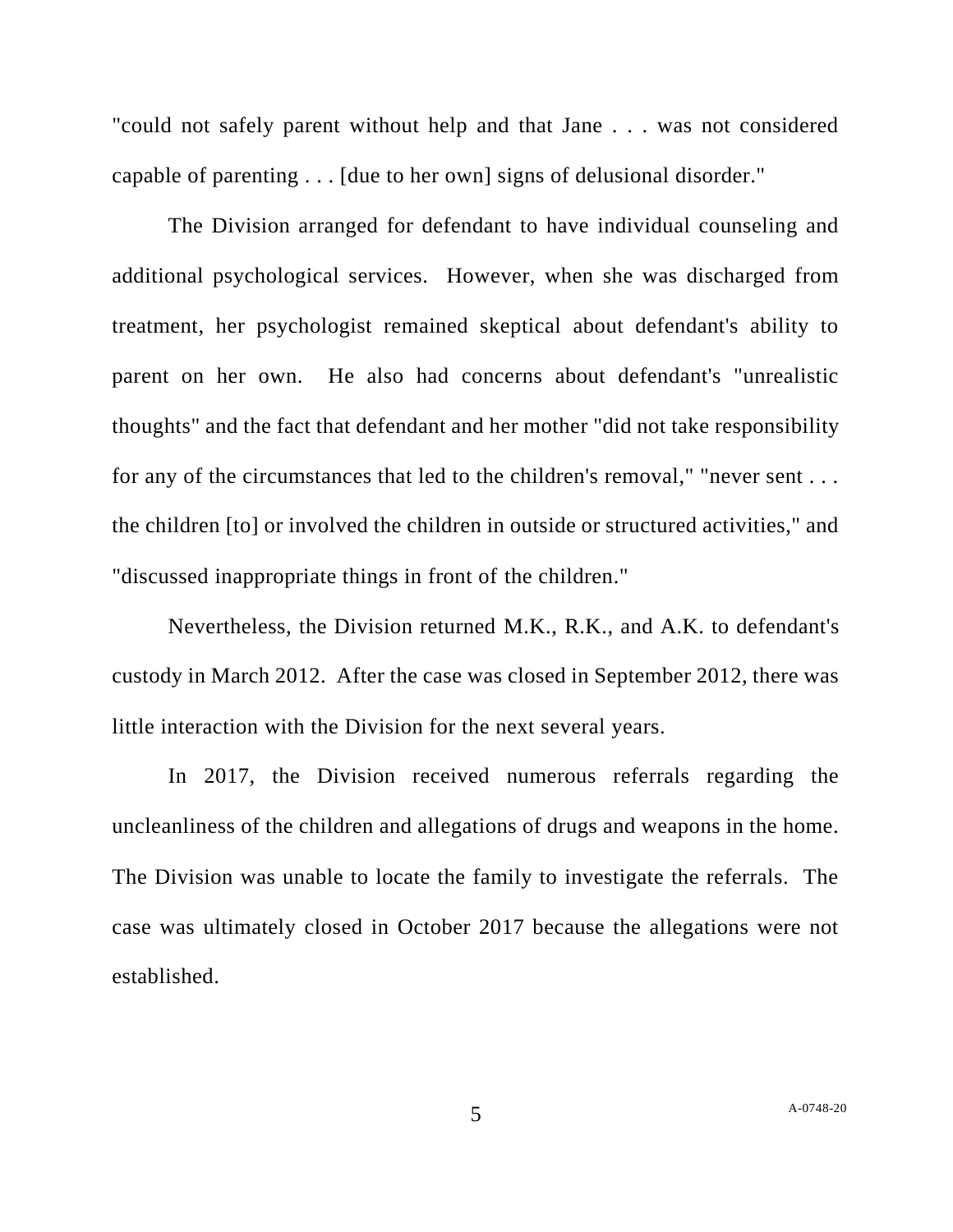In December 2017, the Division again received referrals regarding defendant and her children. The allegations included: seven-year-old A.K. was still in diapers, inappropriate incidents occurring between M.K. and R.K., and there were multiple animals and litter boxes near the children's beds. After defendant and her mother refused to cooperate with the Division's investigations, the Division sought and was granted care and supervision of the children in February 2018.

In September 2018, the Division received a referral from A.K.'s school in which the reporting person was concerned that eight-year-old A.K. did not know her letters, how to spell her name, or how to hold a book. This was A.K.'s first year in school because defendant had previously homeschooled her. The school also disclosed that defendant and her mother told school officials that the Division stole and cloned A.K. while she was in foster care. Jane stated, "[A.K.'s] brain 'was sucked out,' and that she was ultimately cloned." She also informed the school that although Jane had been diagnosed with schizophrenia and prescribed medication, she did not take it because "the people were out to kill her using the medication."

Later that month, when a Division worker entered defendant's home for an announced visit, defendant told the worker that when A.K. was a baby, "the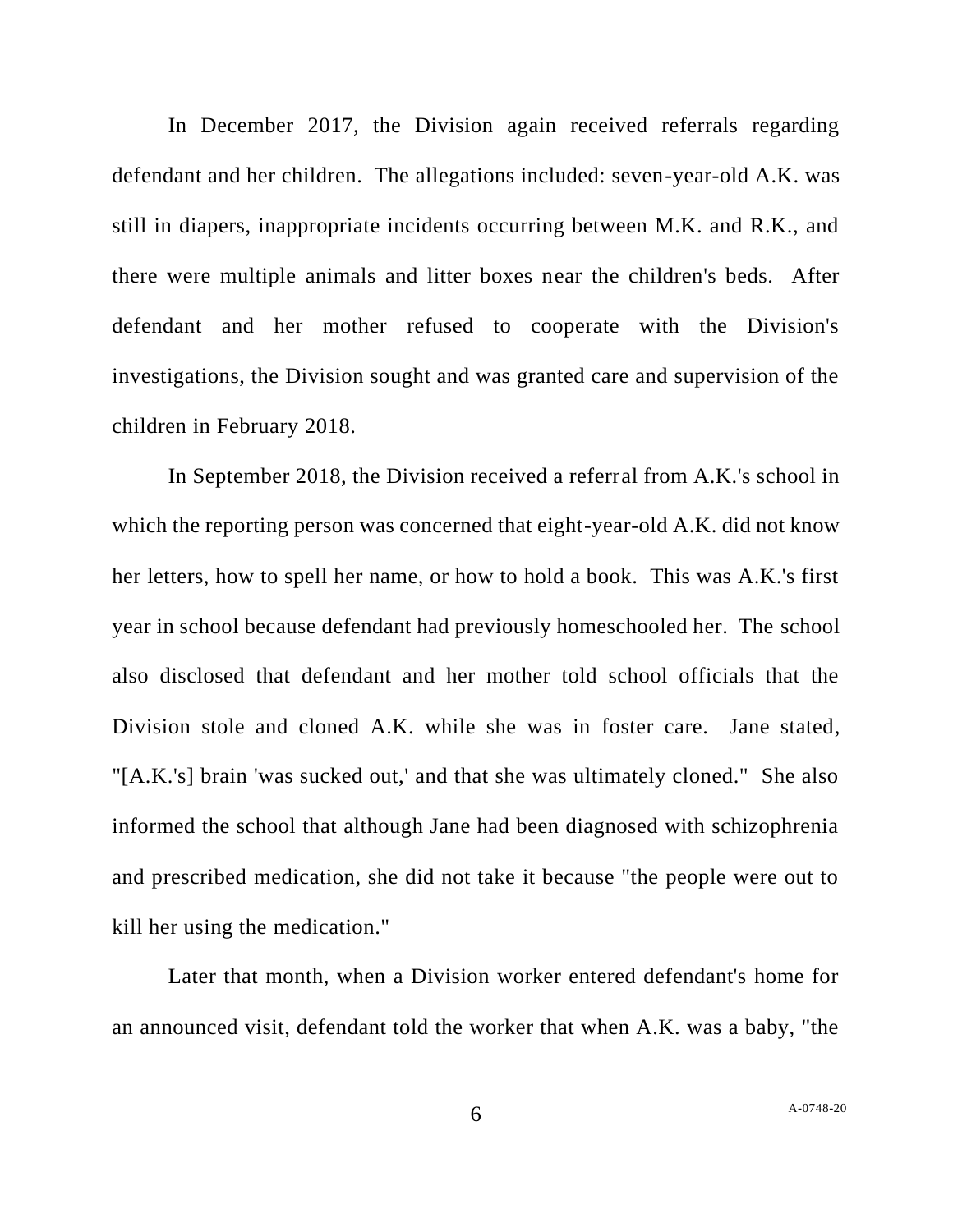Division stole [A.K.] and placed her with a resource parent . . . and . . . cloned [her]." Defendant further reported that the procedure occurred at a hospital and a Division worker was paid for selling A.K.'s brain cells. Defendant also told the worker that A.K. is afraid of her doctor because that doctor was "part of the conspiracy" to clone her. Defendant stated the Division did not clone her older children M.K. and R.K., "because they were too old." Then, defendant told the Division worker that when defendant was visiting A.K. as a baby while in Division placement, defendant saw that A.K. was "bleeding from the head, with bruises and an incision" and "had black and blue marks on her vagina that was plastered with diaper cream." Defendant said this observation further substantiated her claim that the Division and A.K.'s resource parents had "severely beaten" and "cloned" A.K.

Also during this visit, defendant told the Division worker that she sees A.K.'s clone in the neighborhood and has taken pictures of her. When the Division instructed defendant to stop taking pictures of minor children, defendant told the Division that R.K. secretly takes the pictures. The Division worker then spoke to M.K. and R.K. who confirmed that they also believe A.K. was cloned. Following this visit, the Division worker initiated a safety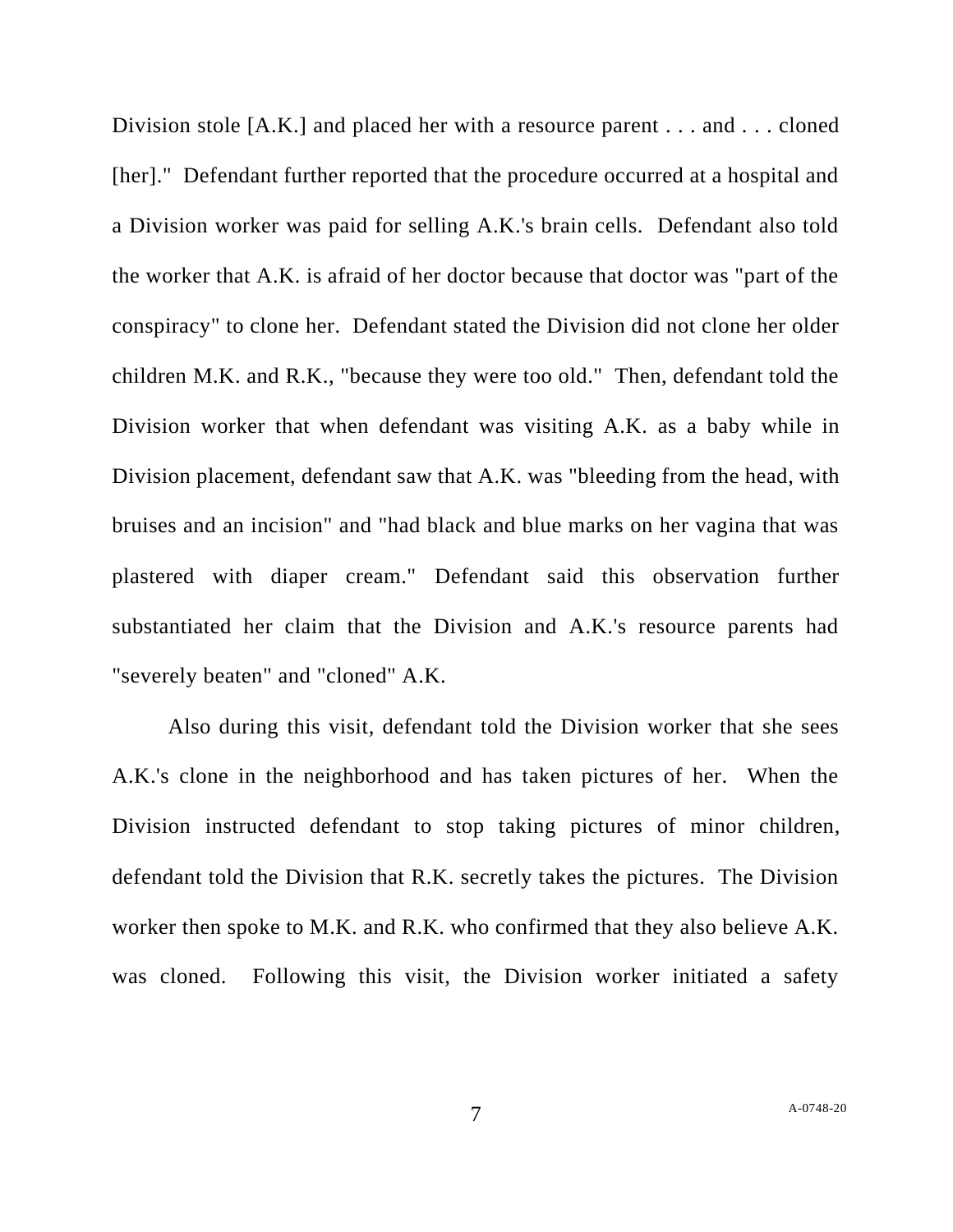protection plan. When the plan failed, the Division removed R.K., M.K., A.K., and J.K. from defendant's custody.

Thereafter, the court granted the Division the custody, care, and supervision of defendant's four children and ordered defendant and her mother to undergo a psychological evaluation. Defendant was permitted supervised visits with her children twice a week for two hours. Defendant and her mother were instructed not to contact the children outside of the supervised visits.

Nevertheless, the Division received a report that defendant and her mother were "leering into the [children's] school playground." Also, defendant's family friend attempted to remove R.K. and M.K. from school with an "affidavit of guardianship," and later attempted to file for custody of the children. Due to these incidents, the Division moved M.K., R.K., and A.K. to a different school.

In October 2018, defendant underwent a psychological and parenting capacity evaluation. The doctor concluded that defendant "functions in the [e]xtremely [l]ow to [b]orderline [r]ange of intellectual ability." In assessing defendant's parenting abilities, the psychologist noted that defendant "demonstrate[d] some confusion as to normal and expected child development" and that she exhibited "a low level of empathy for children and lack of awareness of the differing roles of children and adults in a family." The psychologist was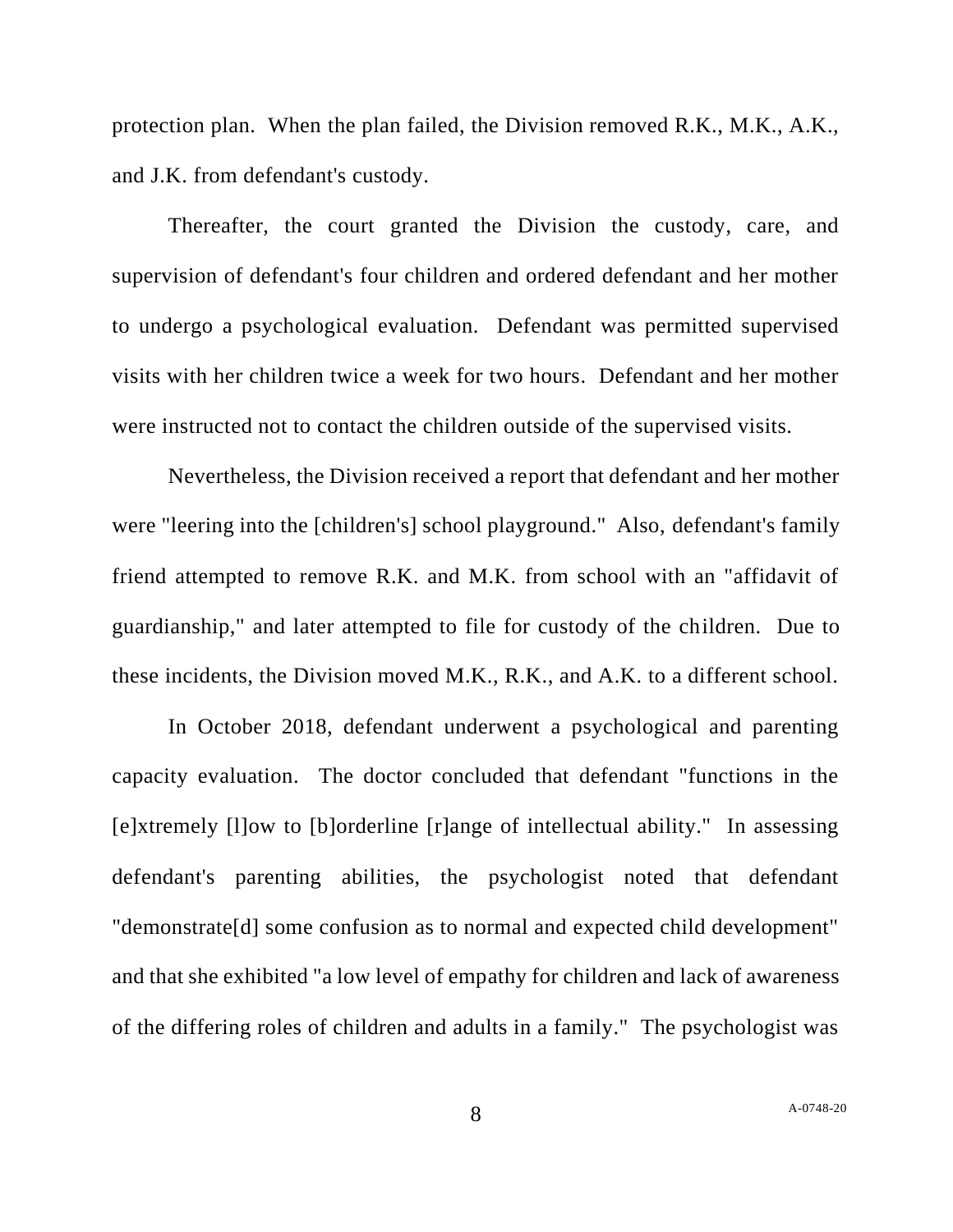concerned about defendant's "base of parenting knowledge and skills," and concluded that defendant's issues emanated from "her lack of knowledge and understanding about her children's disorders, her lack of parenting skills and knowledge, and her susceptibility to the influence of her mother Jane when her mother is clearly not mentally stable."

Although defendant completed parenting classes and individual therapy, she did not appear to understand the developmental needs of a child past infancy. The Division also offered defendant parent and child interactive therapy, but it was ultimately unsuccessful, as defendant was hostile and refused to continue with the sessions when her mother could not attend.

After defendant failed to attend the supervised visit with her children on March 7, 2019, the Division learned she was pregnant and had given birth to twins, L.K. and S.K., two days earlier. In an effort to prevent the Division from learning of her pregnancy, defendant had unsuccessfully attempted to schedule her c-section at a hospital in Philadelphia. On the day of the scheduled supervised visit, Jane appeared and told the children that defendant was having oral surgery.

When the Division met with defendant at the hospital after she had given birth, defendant was unable to provide information about the twins' father other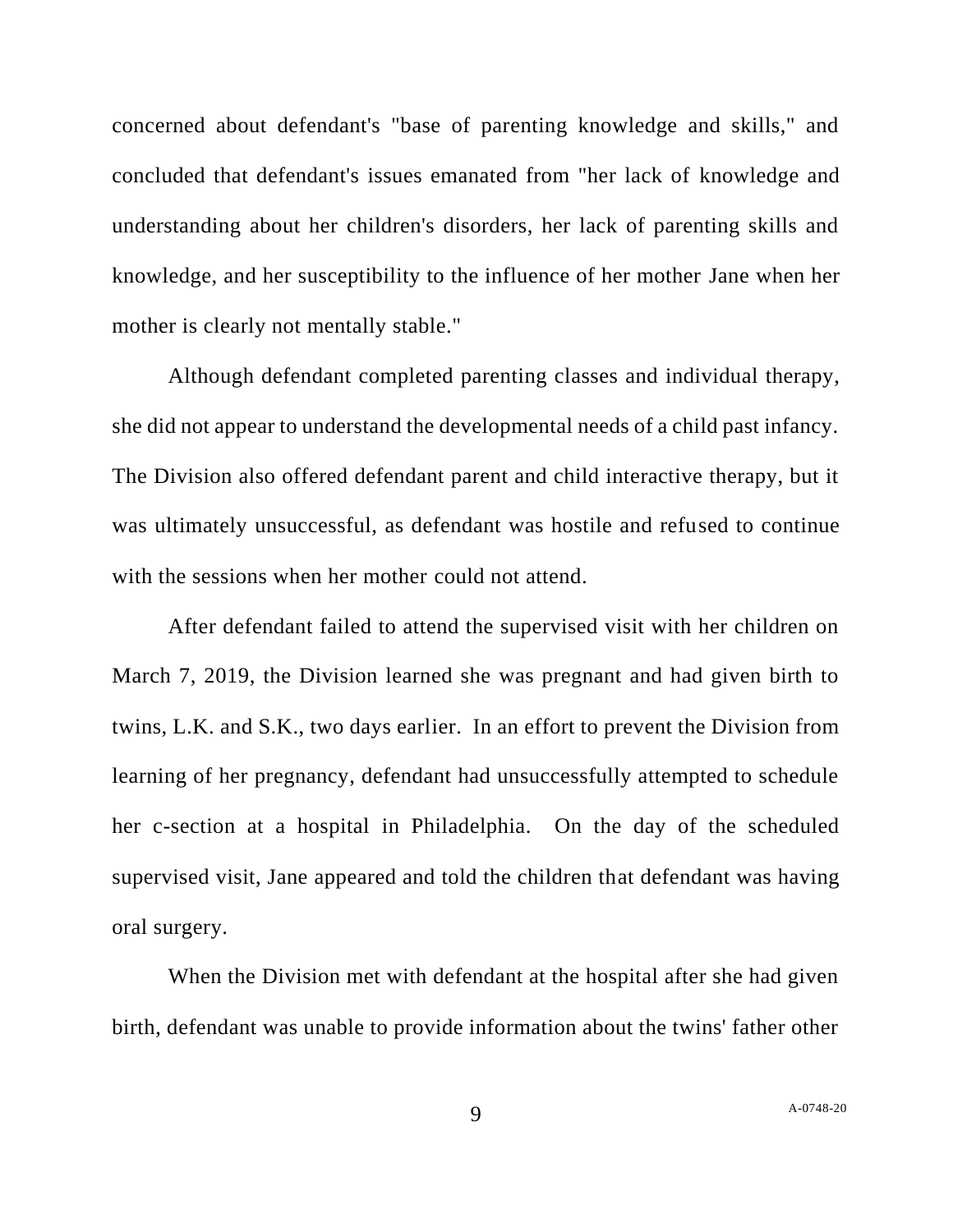than his name was "Sam" and that she had met him on a dating site. Defendant also told the Division worker that she had a friend who was going to adopt the twins because defendant did not want them to go into foster care. Defendant reiterated that the Division was conspiring to sell her children and holding her other children "as prisoners." The Division removed the twins from defendant's custody on March 8, 2019.

In April 2019, the Division set up visitation between defendant and her children. During the April 11 visit, defendant alleged that L.K.'s foster parents had "beaten [him] up." She made this statement in front of her children, which caused them to become visibly upset and confused. During a June 2019 visitation, defendant and her mother repeatedly told the children that the Division was selling them and the twins.

In July 2019, the Division referred defendant for a parental capacity evaluation. Defendant was diagnosed with "delusional disorder," "[m]ild intellectual disability," "[p]attern of psychological abuse," "[e]ducational and medical neglect," [and] "[i]mpaired insight and judgement." The doctor also found evidence of risk factors that would "interfere with safe and effective parenting." She recommended medication and therapy to treat defendant's delusional disorder but cautioned that defendant would not benefit from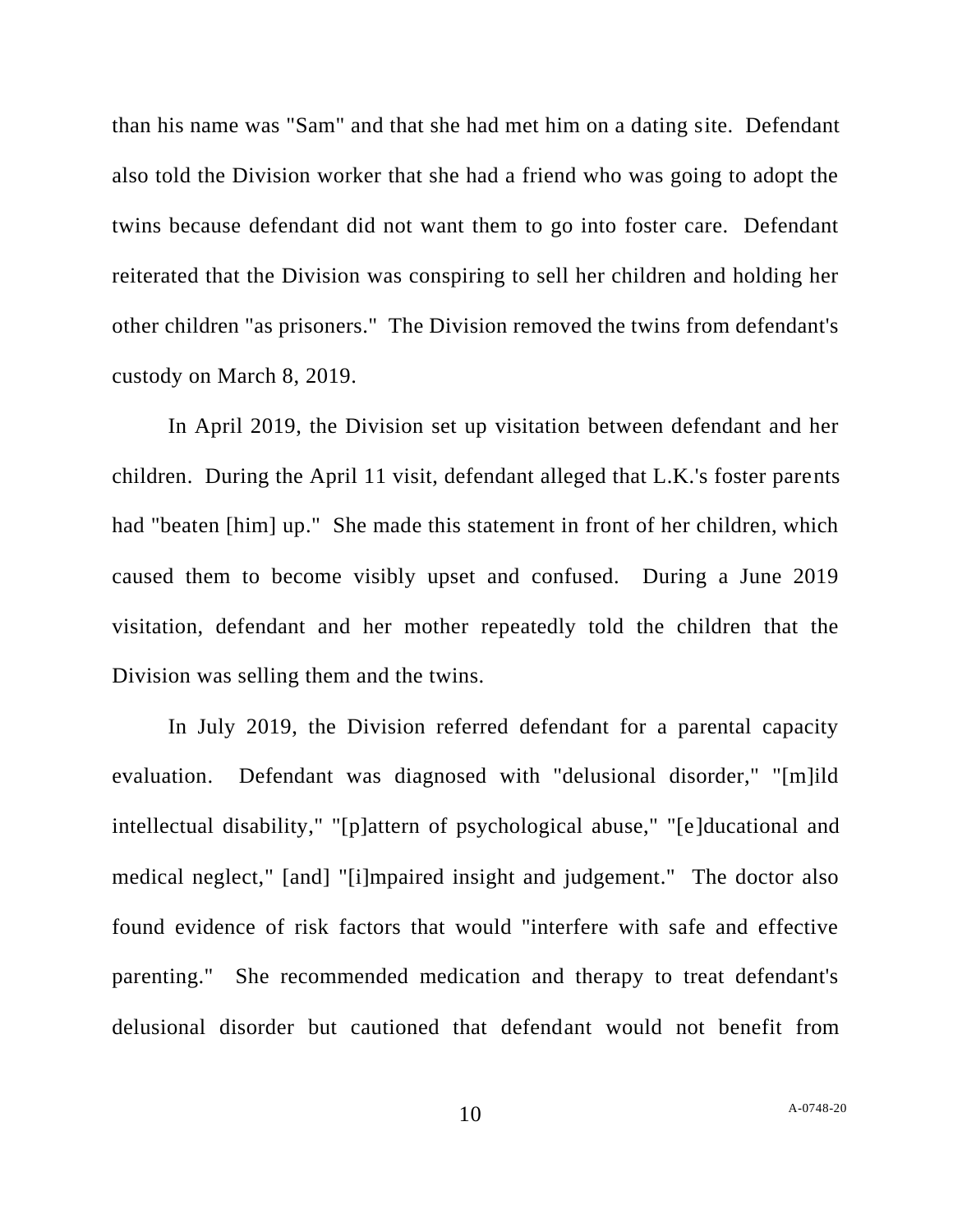counseling or other parenting programs unless her delusional disorder was reduced with medication. The doctor opined that if defendant did not follow the recommendations, she should not be unified with her children.

Defendant's visits with her children resumed in September 2019. The staff reported that defendant and her mother ignored the staff, called them names, and often argued with them. Defendant continued to discuss her conspiracy theories and Jane told the Division workers "you are all against my daughter."

Based on the psychological and parenting capacity reports and defendant's conduct during the supervised visits, the Division recommended a partial psychiatric care program at Jefferson Behavioral Health. In an October 3, 2019 report, the psychiatrist concluded that defendant has "[d]elusional disorder[,] [p]ersecutory type," severe post-traumatic stress disorder, and a "[s]evere learning and intellectual disability."

Over the next nine months, defendant attended individual therapy sessions. She also requested a clinical evaluation for "her pending case" with the Division. The therapist concluded defendant had a preliminary diagnosis of "[a]djustment disorder with mixed anxiety and depressed mood."

In February 2020, defendant admitted herself to the Genesis Counseling Center. She attended virtual sessions and was discharged on May 1, 2020.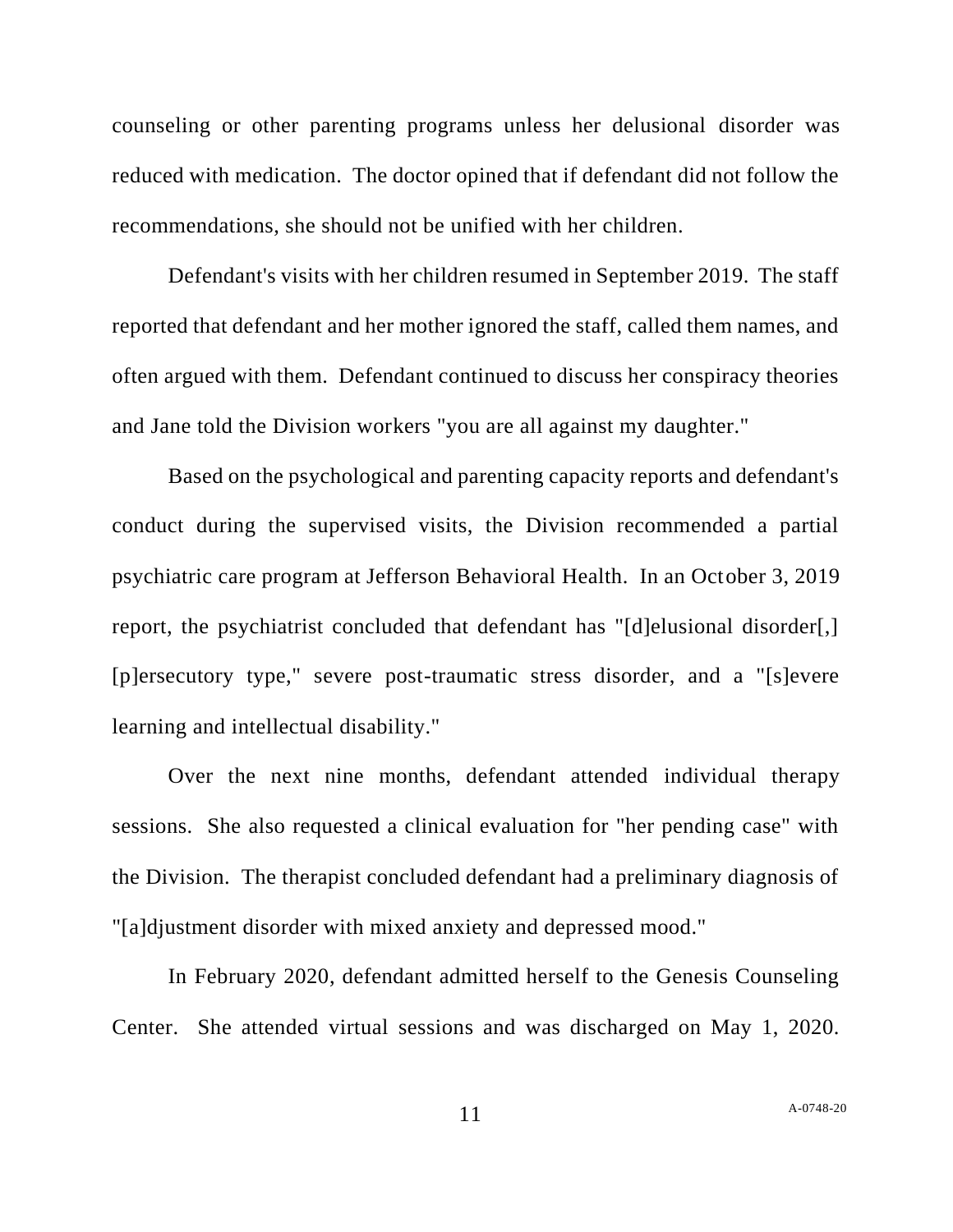Defendant sought readmission on May 21 and was diagnosed with an "[u]nspecified [i]ntellectual [d]isability and [a]djustment [disorder] with [m]ixed [m]ood." However, the Center discharged defendant from its program after Jane impersonated defendant during the phone telehealth appointments, defendant threatened Genesis employees in emails, Jane berated the psychologist and told her she had watched the psychologist leave work and get picked up by her husband. Although the Division referred defendant to another agency, she declined to go.

Due to the COVID-19 pandemic, the Division stopped in-person visits between defendant and her children, instead offering virtual visits over Zoom. However, the visits with the twins were delayed until May 2020 because defendant was harassing their resource parents.

Once in-person visits resumed in July 2020, defendant refused to attend, and the Division suspected she was pregnant. The Division's suspicions were confirmed, and the Division was granted custody of defendant's seventh child when she gave birth in October 2020. After defendant gave birth, she requested the resumption of in-person visits with her children.

Although the Division continued to assist defendant with medication and monitoring, it had a difficult time finding a provider to prescribe medicine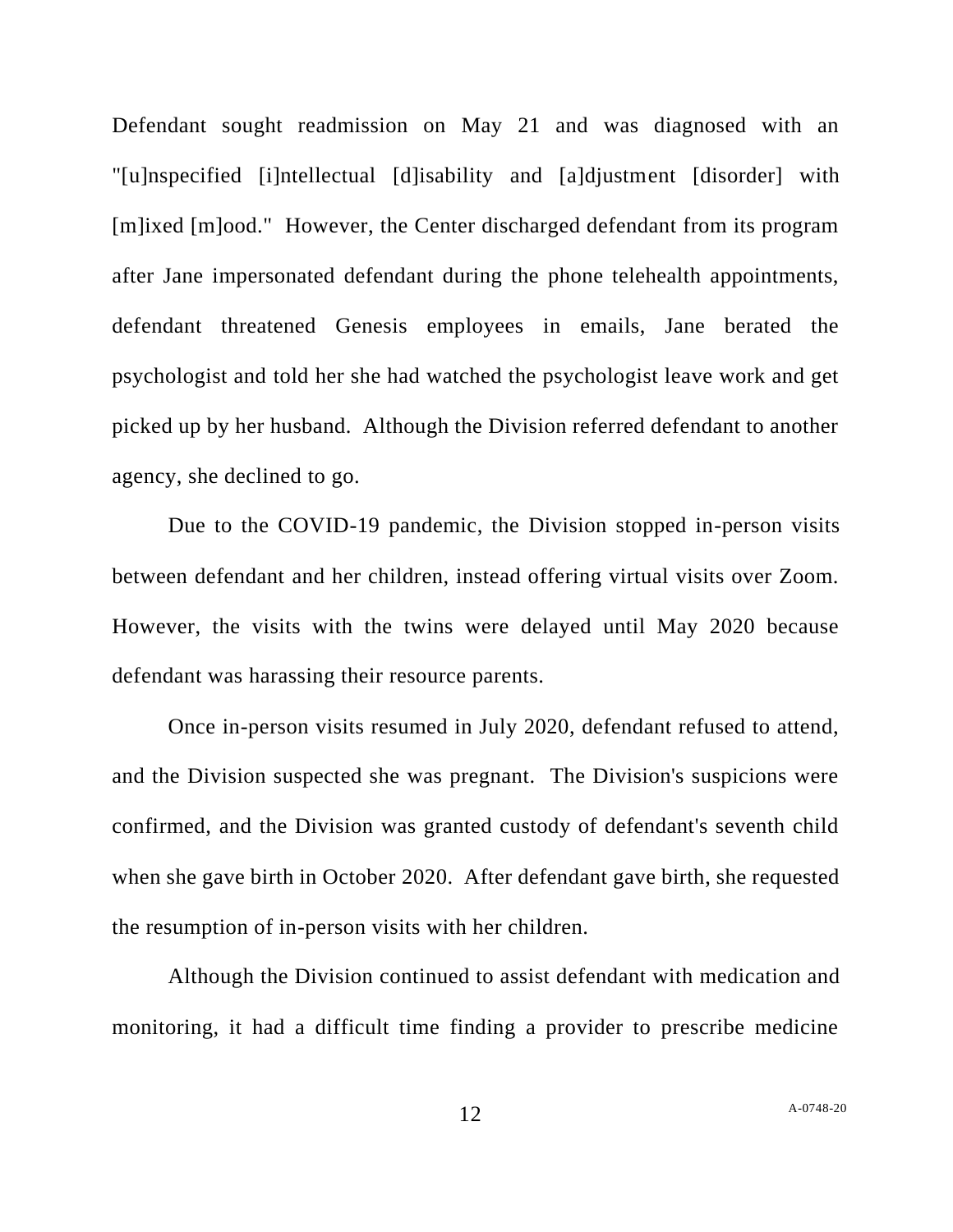without an updated evaluation. Defendant refused to undergo any further psychological evaluations because the guardianship trial was to begin shortly, and defendant stated she would be prejudiced by further evaluations.

In August 2020, the trial judge conducted an in-camera interview with A.K. During the interview, A.K. stated she would like to live with defendant but could not explain why. When the judge asked her whether she would also be happy living with her resource parents, A.K. said yes.

#### II.

Following the filing of the guardianship complaint, the court conducted several case management conferences between April 22, 2020, and the start of trial in October 2020. At each of those conferences, defendant's counsel discussed the need for a defense expert report.

In April 2020, counsel stated he intended to obtain a report from defendant's current treating provider – Dr. Anthony Christinzie, Ph.D. At the next conference—on May 20—defendant's counsel informed the court the provider was a licensed professional therapist and had a Ph.D., so counsel was not sure if he was "an appropriate witness." The judge reminded counsel that the case was scheduled for trial in early September in an attempt to comply with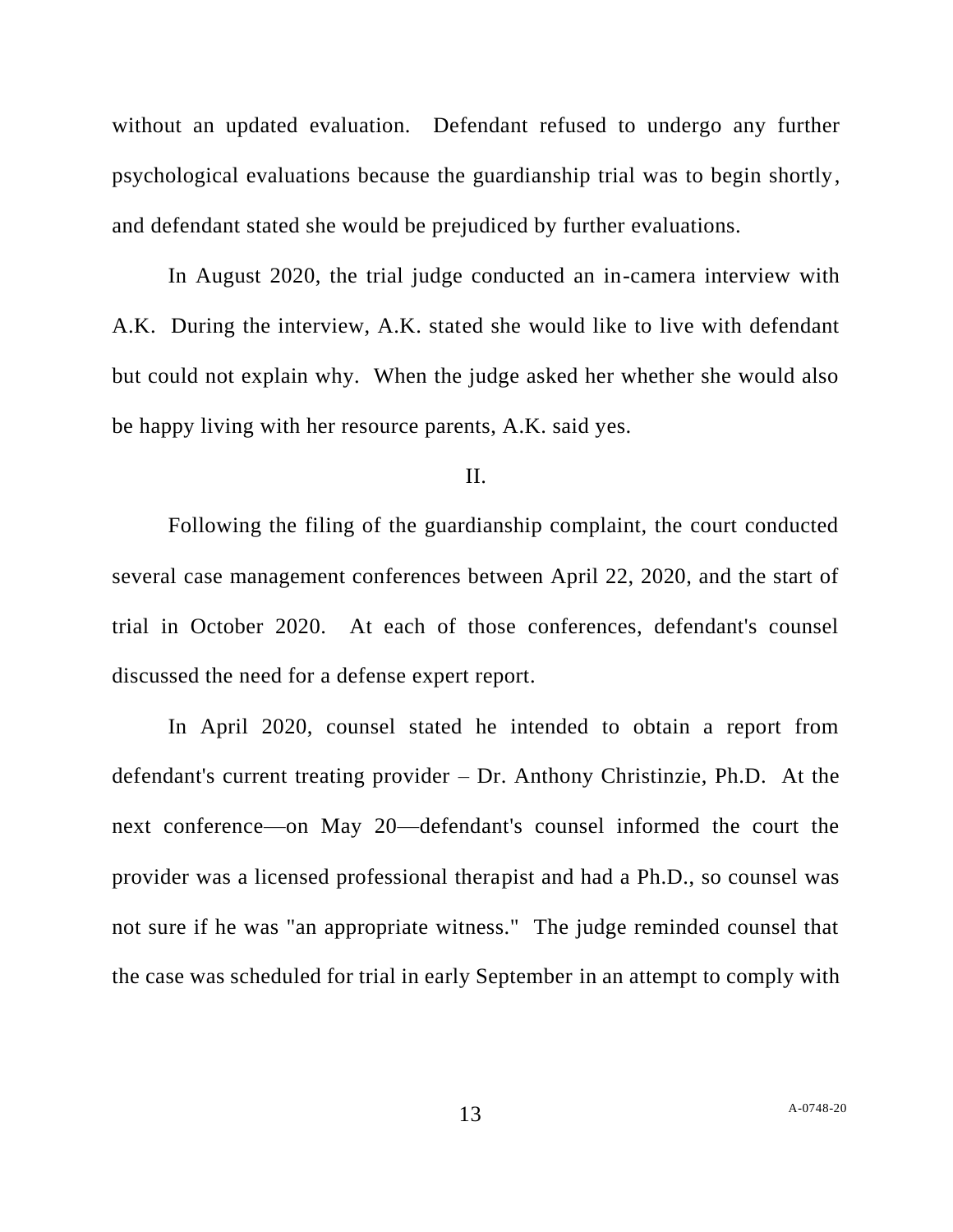the statutory requirements regarding guardianship cases.<sup>3</sup> See N.J.S.A. 30:4C-15.2 ("A final hearing for guardianship shall be held within three months from the date the petition is filed with the Family Part....").

The judge stated: "[Y]ou're going to have to decide if you're calling Dr. Christinzie, if not, who you're using as an expert, what you're doing or otherwise." Counsel responded: "Absolutely." The judge continued, "Because obviously if this requires a psychiatric analysis, I would think that a licensed therapist is not the person to be rendering this determination."

Later during the conference, the judge inquired of defendant's counsel: "[I]f you're going to be obtaining your own expert, do you expect that you're going to be obtaining another expert?" Counsel replied: "I mean, it sure looks that way, Judge, based upon examining Dr. Christinzie's CV, but I'll discuss it with my client subsequent to this hearing." The judge reiterated that as soon as the courts re-opened, "the matter will proceed as timely as possible to trial."

At the next case management conference, held on June 16, 2020, defendant's counsel informed the court that Dr. Christinzie was not a psychiatrist and therefore he would not be issuing a report nor testifying as an expert witness.

 $3\,$  As the courts were closed during the early months of the Covid-19 pandemic, the judge could not comply with the three-month statutory requirement.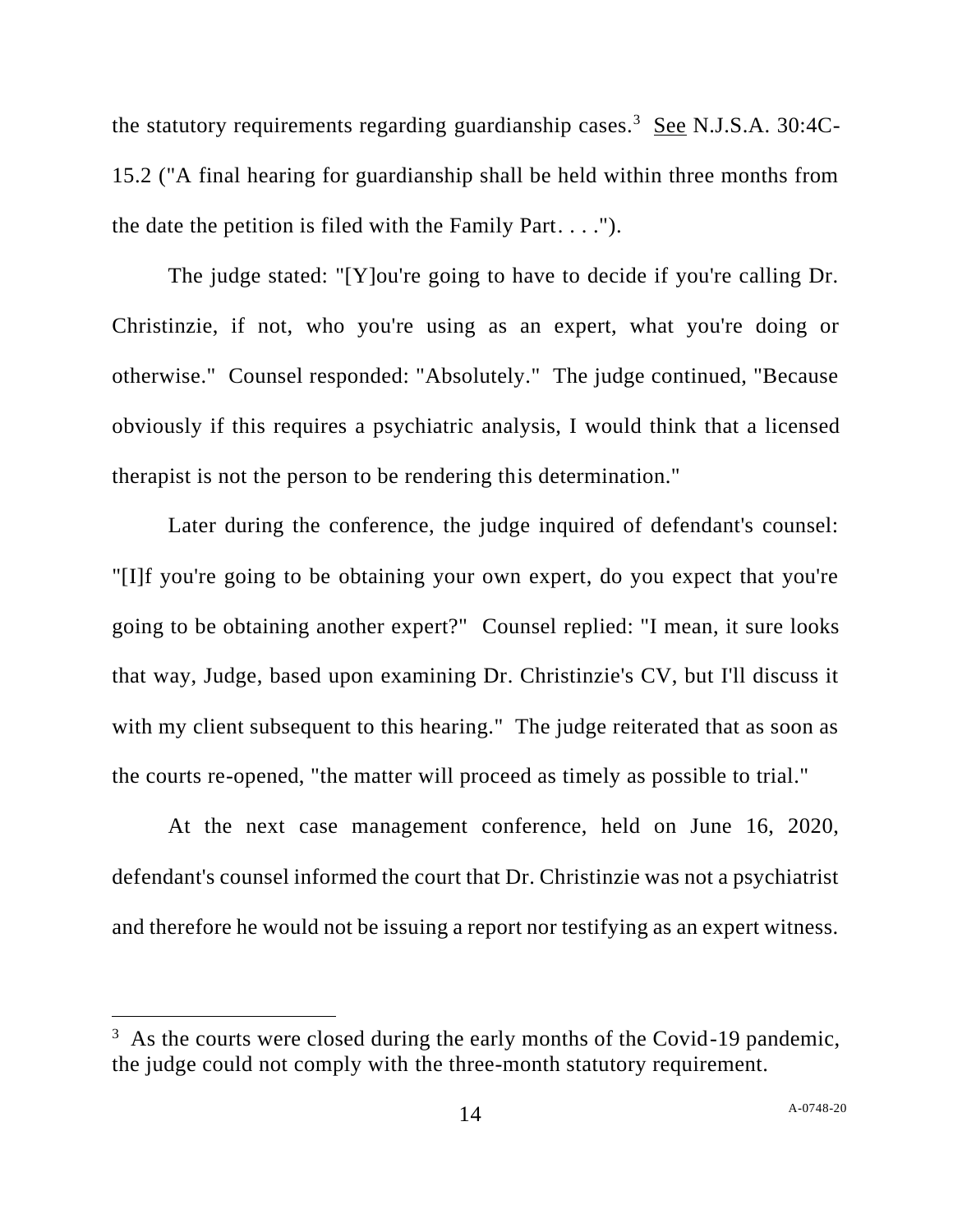Counsel advised that defendant had gone to another facility and completed the intake process but a week later the facility contacted counsel and said they would not testify in court. Counsel stated he had two potential experts he intended to contact and understood the need to get an expert "firmly in place." The judge acknowledged it was unlikely the trial could proceed in early September due to the continued closure of the courts. She set a trial date of October 5, 2020, after obtaining the consent of all counsel.

During the July 7, 2020 case management conference, defendant's counsel informed the court he had retained an expert – Ange Puig, Ph.D. Counsel and the court were familiar with Dr. Puig and agreed that his credentials would not be an issue.

On August 22, 2020, defendant's counsel informed the court that Dr. Puig had examined defendant on two occasions in July and August and "was putting together an expert report." Counsel stated: "[o]bviously, he's prepared to testify and will testify." The following week, the court informed counsel that a courtroom was reserved for the October 6 trial.

During the September 10, 2020 case management conference, the court asked defendant's counsel about the status of Dr. Puig's report. Counsel replied: "The final evaluation [of defendant] is on [September]16. He's met with her I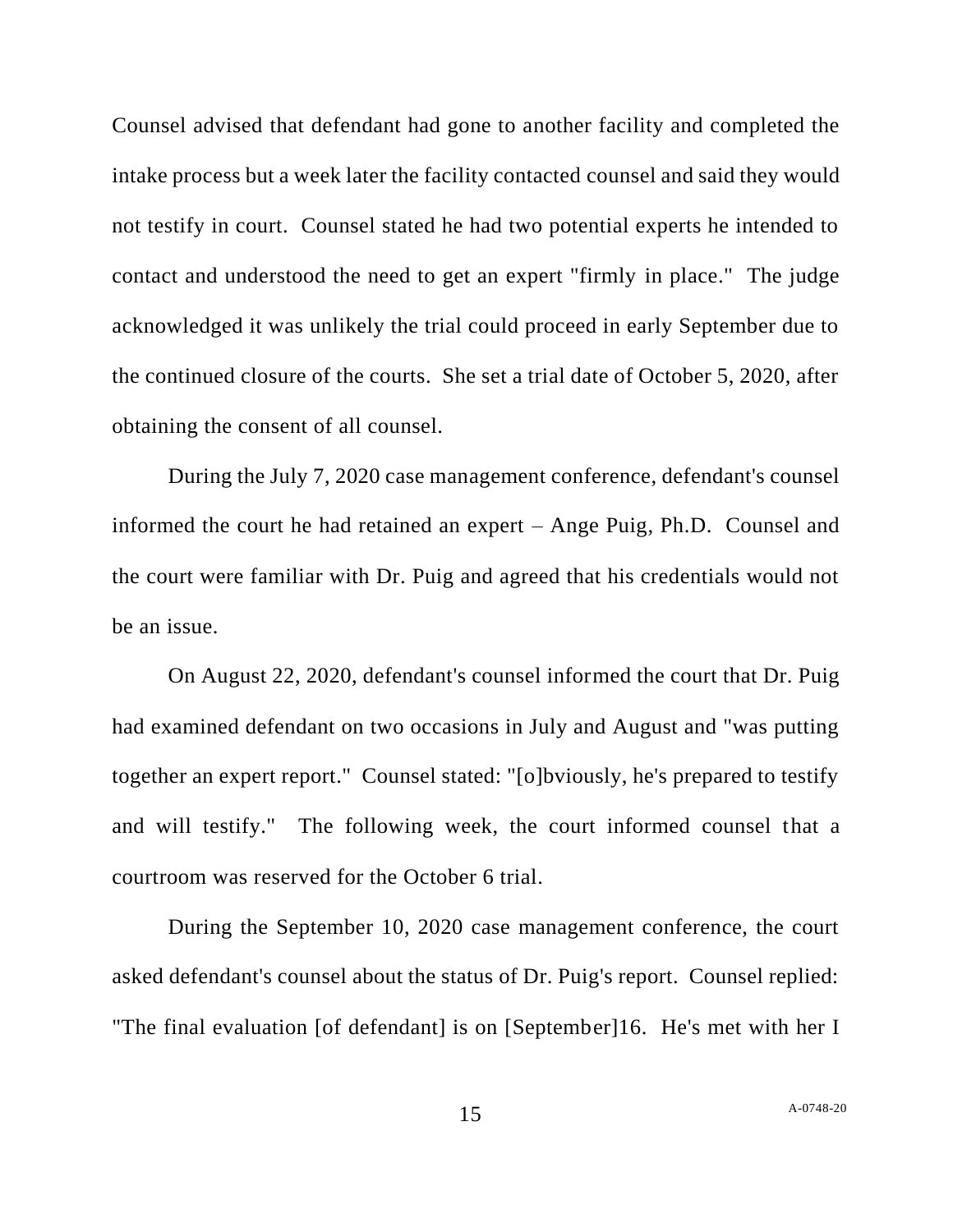think three times already. . . . He's well aware of the trial date. He's well aware of, you know, when—that the reports have to be done diligently." Counsel stated he had spoken to the expert just a few days earlier. He also advised Dr. Puig was only preparing a psychiatric assessment and not a bonding evaluation.

At a final conference before trial on September 23, 2020, defendant's counsel stated he was expecting a report from Dr. Puig "within the next day or two."

On October 1, 2020, the court held a conference after receiving an email from defendant's counsel stating he was having an issue with Dr. Puig. During the conference, defendant's counsel advised that Dr. Puig informed him on September 29 that the doctor "would not be available and would not be testifying, [and] that he [had not prepared] a report in this matter."

Defendant's counsel requested an adjournment stating defendant would be "severely prejudiced if not even given the opportunity to, to obtain another expert to testify on her behalf." The Division objected, pointing out the need for permanency for the children and the passage of seven months from the filing of the complaint. The Division's counsel stated: "This isn't an instance where [defendant] did not have an expert. She retained an expert, and he will not be testifying. So it's not [a] situation where she did not have the opportunity to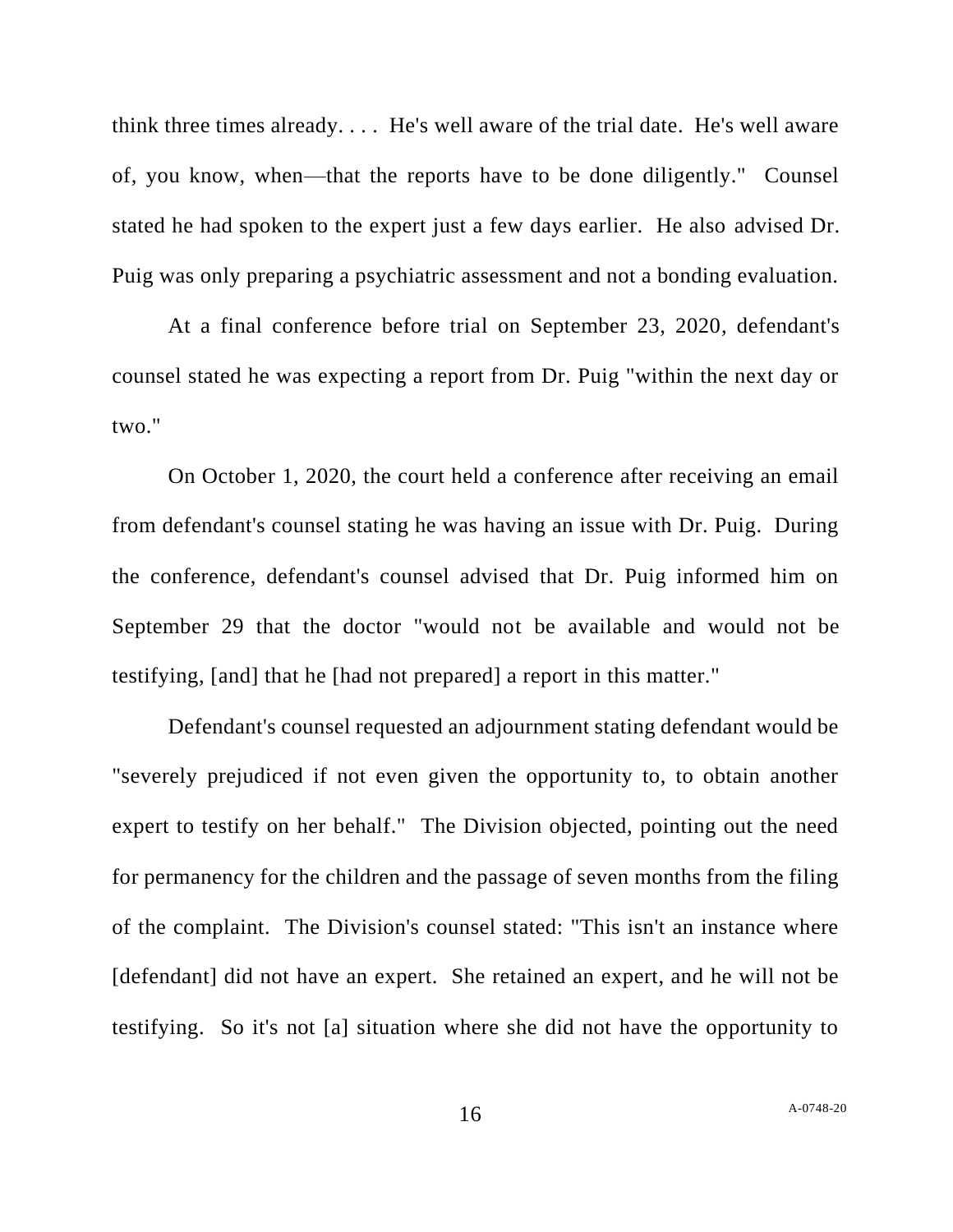seek an expert on her behalf." The Law Guardian for A.K. advised he was "somewhat relying upon [defendant's] expert" and therefore joined in the adjournment request.

The court clarified with defendant's counsel that Dr. Puig's first interview of defendant was over two months earlier—on July 24—and the doctor was not now unavailable or requesting more time. Counsel agreed with the judge's statement and added: "the expert we retained is declining to testify."

After discussing the history of the litigation, including the lengthy placement of the children and the extensive discussions at multiple case management conferences regarding experts, the court denied defendant's request for an adjournment. The judge found that the "children are entitled to permanency," and "an end in sight," whether it be a termination of parental rights or a plan of reunification. The judge noted Dr. Puig had completed his evaluation but was declining to testify. She concluded it was not appropriate to grant an adjournment to allow defendant to "shop" for an expert and further delay the trial.

Trial began on October 6, 2020. J.K., L.K., and S.K.'s law guardians supported the Division's application to terminate defendant's rights. A.K.'s Law Guardian opposed termination.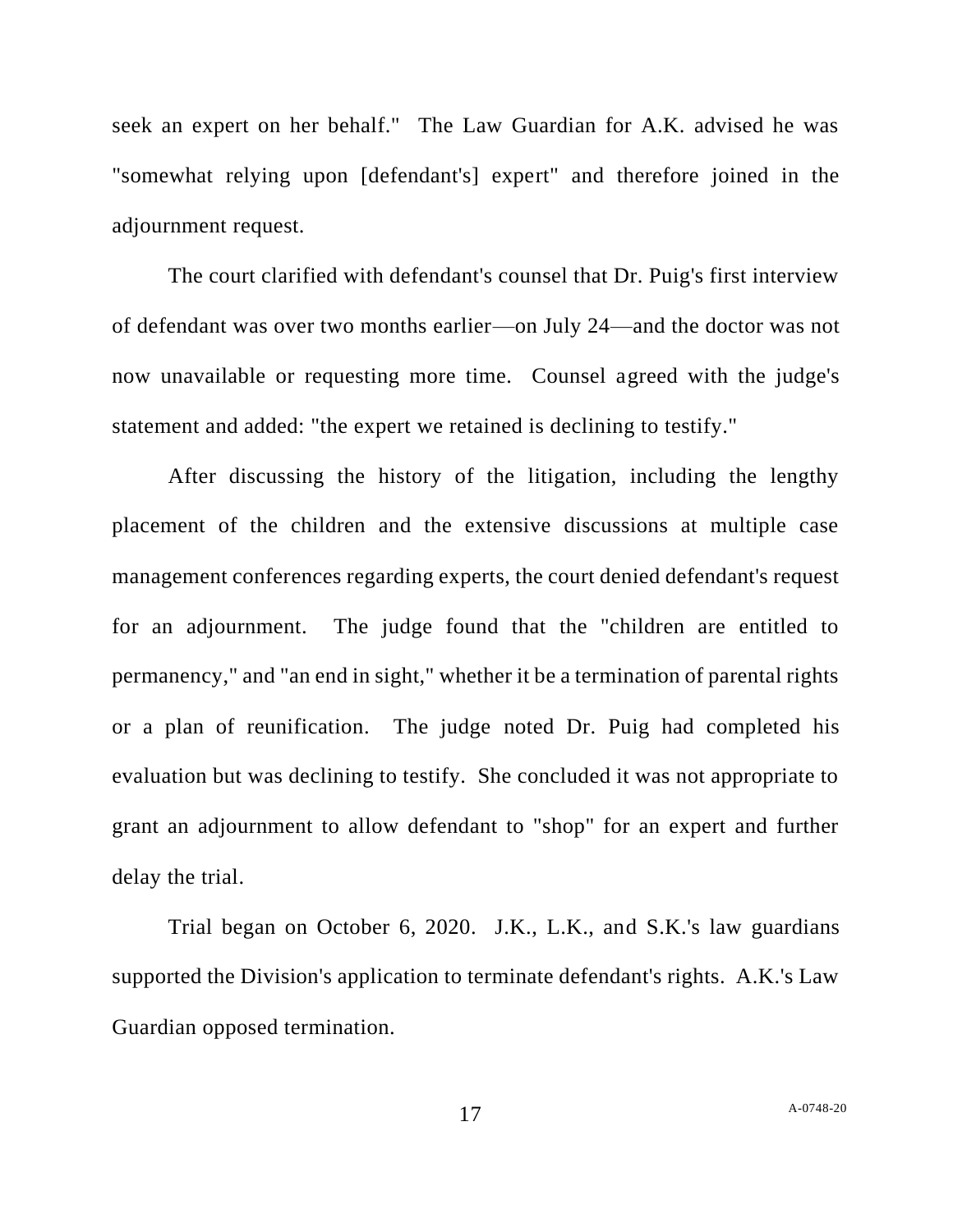The Division produced Alan Lee, Psy.D., and caseworker Lori Faye as its witnesses. Dr. Lee testified that his testing revealed defendant's IQ was 60, which is within the 0.4 percentile. Dr. Lee further testified that a person at this IQ range typically has difficulty with complex tasks, abstract thinking, and problem solving. Dr. Lee opined that defendant's "psychological and emotional functioning is less mature and less developed than most adults," resulting in defendant's difficulty with problem-solving and understanding the complex demands of child rearing.

Dr. Lee also observed that defendant perceives, understands, and interprets information in a way that is "not supported by reality." He diagnosed defendant with a "delusional disorder," "a rule out" for schizophrenia, <sup>4</sup> "intellectual disability disorder," "dependent personality traits," and a "reading or spelling learning disability." In conclusion, Dr. Lee testified that defendant should not be reunified with her four children now or in the foreseeable future. He also stated that defendant's prognosis for significant and lasting change was poor.

<sup>4</sup> A "rule out" means that it is possible that defendant has schizophrenia, although she did not meet the full criteria for the diagnosis.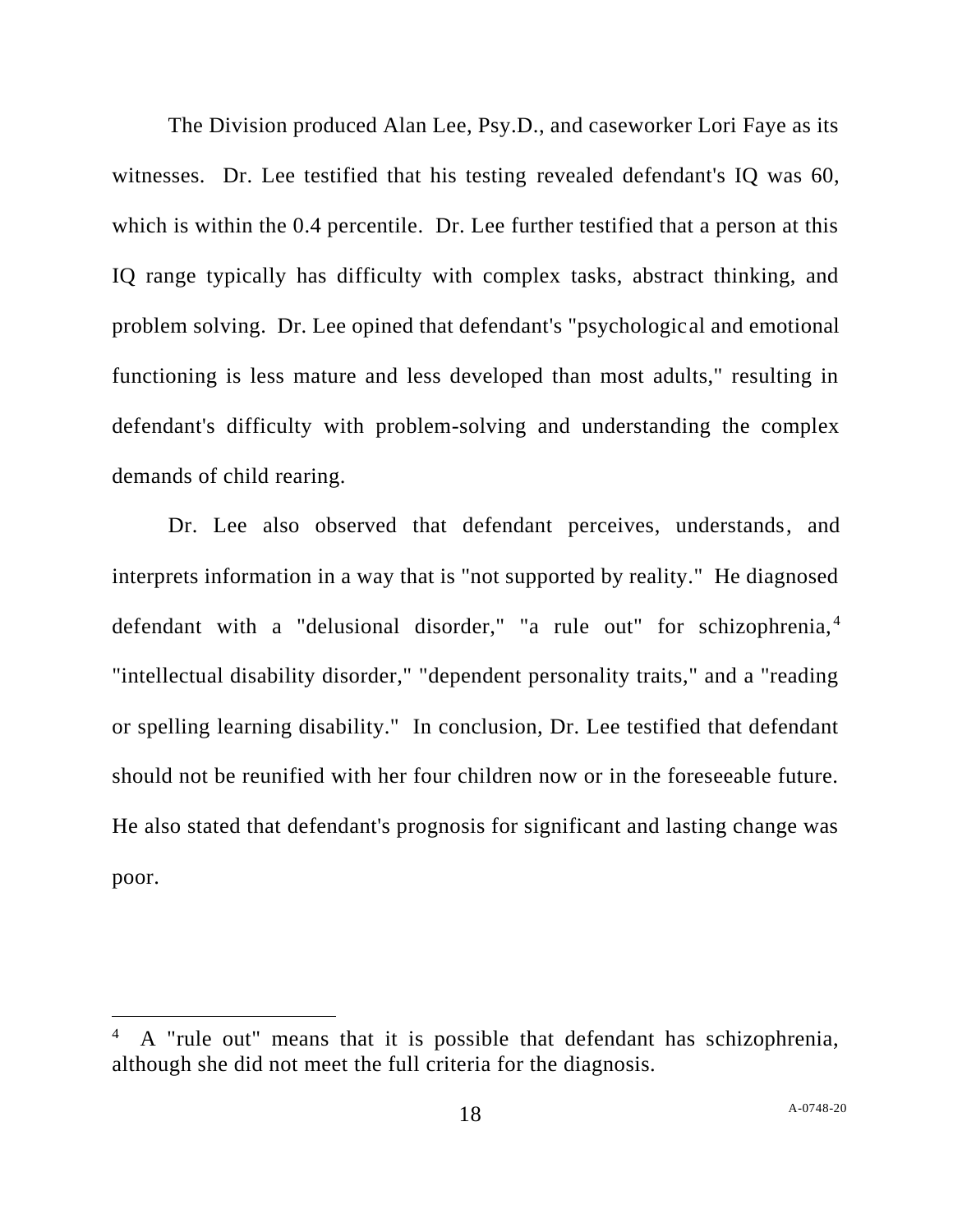Dr. Lee also conducted several bonding evaluations. As to the bonding evaluation between A.K. and defendant, the doctor stated A.K. showed some happiness and was not distressed or upset when meeting with defendant. However, he opined it was "an ambivalent and insecure attachment and relationship," and "not a significant and positive bond." Dr. Lee found there was "a low risk of [A.K.] suffering severe and enduring harm if her relationship with [defendant] is permanently ended."

Dr. Lee also conducted a bonding evaluation of A.K. and her resource parents. He noted that A.K. seemed happy and showed no distress. The doctor stated that A.K. had "formed a significant, positive, psychological attachment and bond with . . . each of the resource parents and . . . there's a significant risk for A.K. suffering severe and enduring harm if her relationship with the resource parents is permanently ended."

In discussing the other three children, Dr. Lee opined that J.K, L.K., and S.K. have an "ambivalent and insecure attachment" with defendant. In contrast, the doctor found J.K., L.K., and S.K. have a "positive psychological and emotional attachment or bond" with their respective resource parents.

Caseworker Faye testified regarding the Division's due diligence in pursuing the friends and relatives defendant identified for possible placements.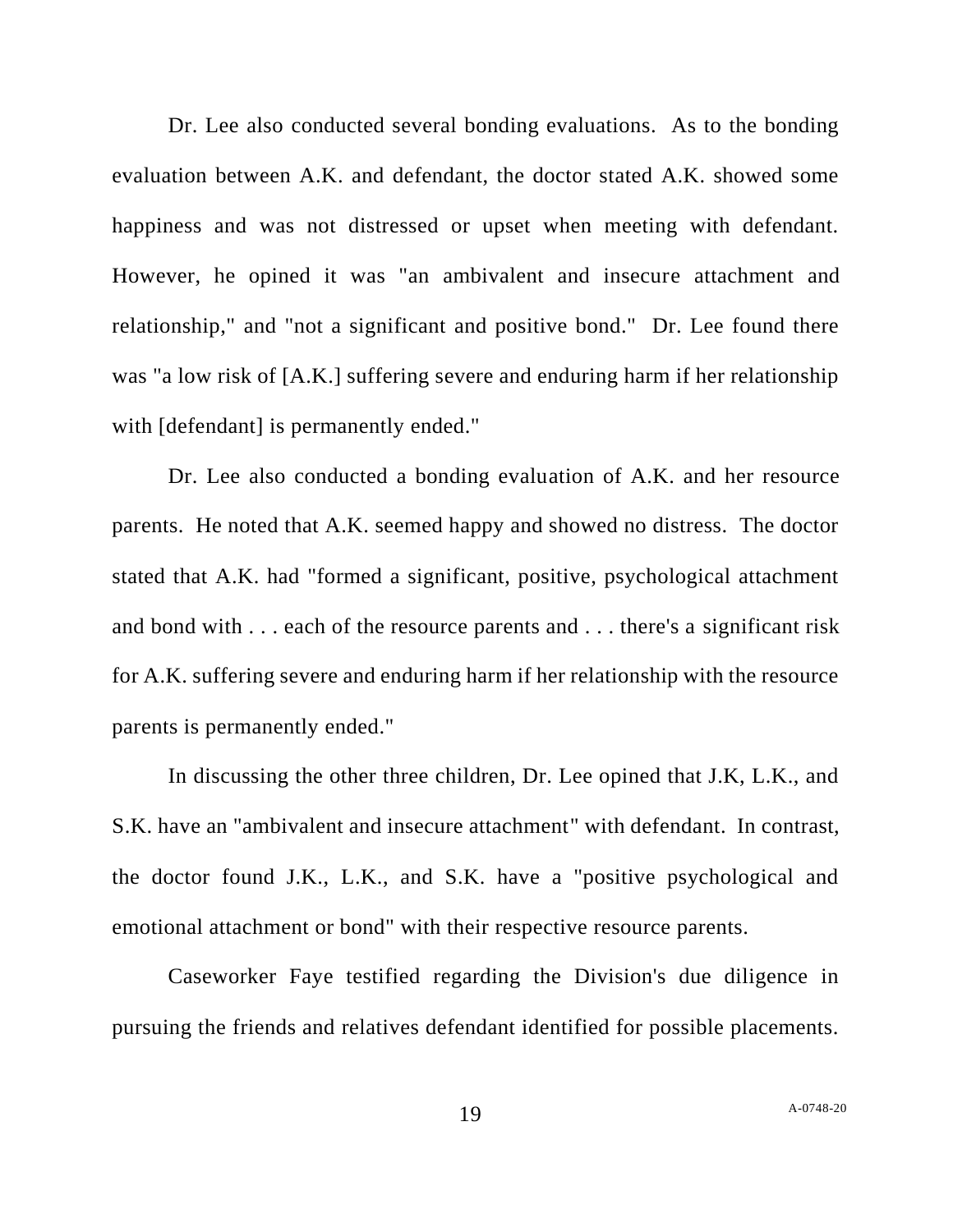The Division found that none of the options were appropriate. Faye also testified about the children's resource parents and current placements, stating that all the children's resource parents were committed to adoption. Overall, Faye described the children as doing well with their resource parents. Defendant did not testify at trial and did not present any witnesses.

On October 27, 2020, the court issued a comprehensive well-reasoned, one-hundred-page oral opinion finding the Division had sustained its burden of proof, by clear and convincing evidence, as to the four statutory prongs of N.J.S.A. 30:4C-15.1—the "best interests of the child" test. The court entered a judgment of guardianship terminating defendant's parental rights.

## III.

"Our review of a trial judge's decision to terminate parental rights is limited." N.J. Div. of Youth & Fam. Servs. v. G.L., 191 N.J. 596, 605 (2007) (citing In re Guardianship of J.N.H., 172 N.J. 440, 472 (2002)). "Because of the family courts' special jurisdiction and expertise in family matters," we accord great deference to the Family Court judge's fact finding. N.J. Div. of Youth & Fam. Servs. v. M.C. III, 201 N.J. 328, 343 (2010) (citation omitted). Therefore, the trial court's findings "are binding on appeal when supported by adequate,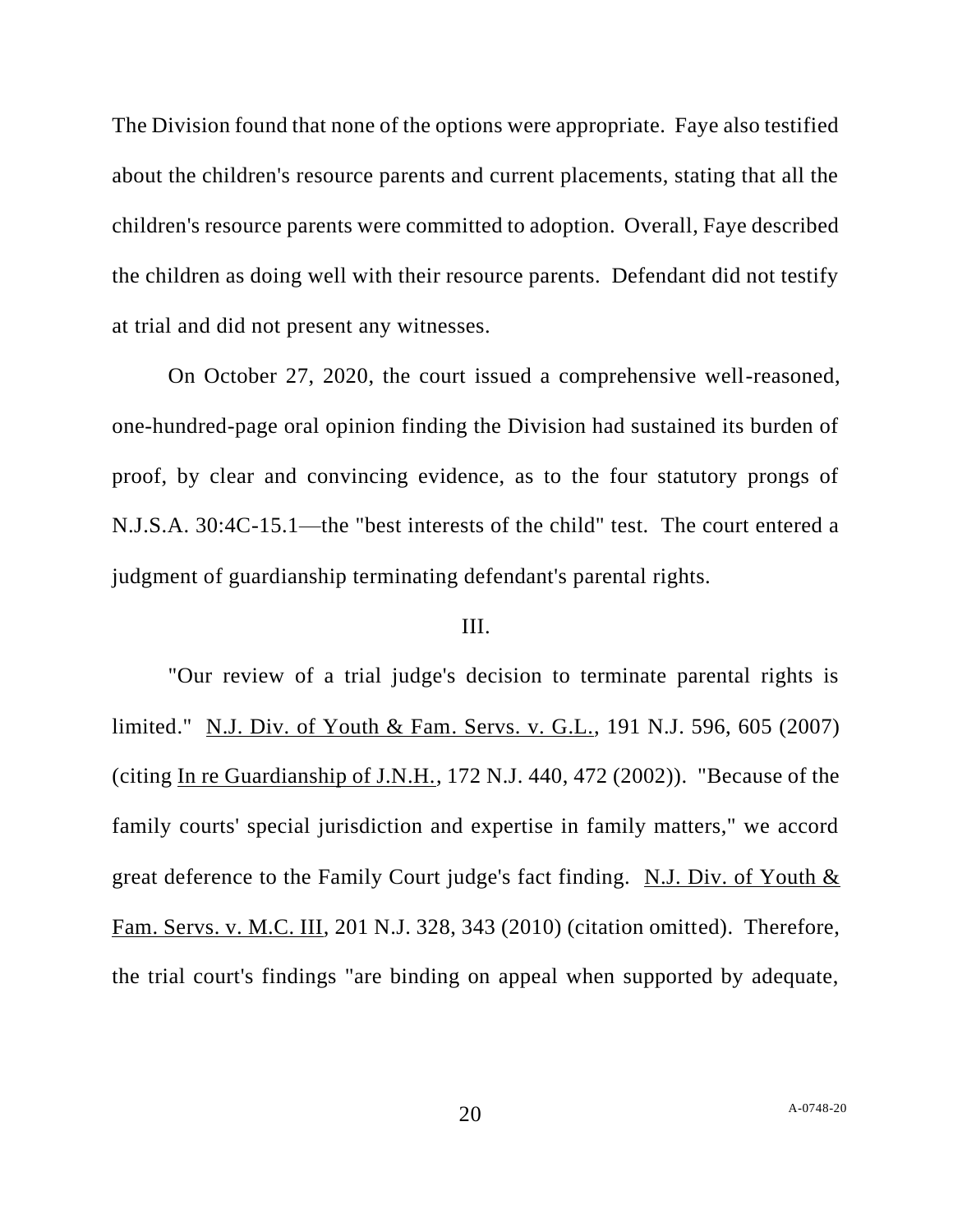substantial, credible evidence." Thieme v. Aucoin-Thieme, 227 N.J. 269, 283 (2016) (quoting Cesare v. Cesare, 154 N.J. 394, 411-12 (1998)).

On appeal, defendant asserts the trial court made "improper findings of fact and conclusions of law based on the record"; she was deprived of the effective assistance of counsel; the trial court erred in finding the Division met its burden to terminate her parental rights under N.J.S.A. 30:4C-15.1; and the court abused its discretion in denying her adjournment request to obtain a new expert.

To strike the proper balance between a parent's constitutional rights and the child's need for permanency, courts apply the "best interests of the child" test codified in N.J.S.A. 30:4C-15.1(a). This test authorizes the Division to petition for the termination of parental rights in the "best interests of the child" if the following prongs are met:

> (1) The child's safety, health, or development has been or will continue to be endangered by the parental relationship;

> (2) The parent is unwilling or unable to eliminate the harm facing the child or is unable or unwilling to provide a safe and stable home for the child and the delay of permanent placement will add to the harm;

> (3) The division has made reasonable efforts to provide services to help the parent correct the circumstances which led to the child's placement outside the home and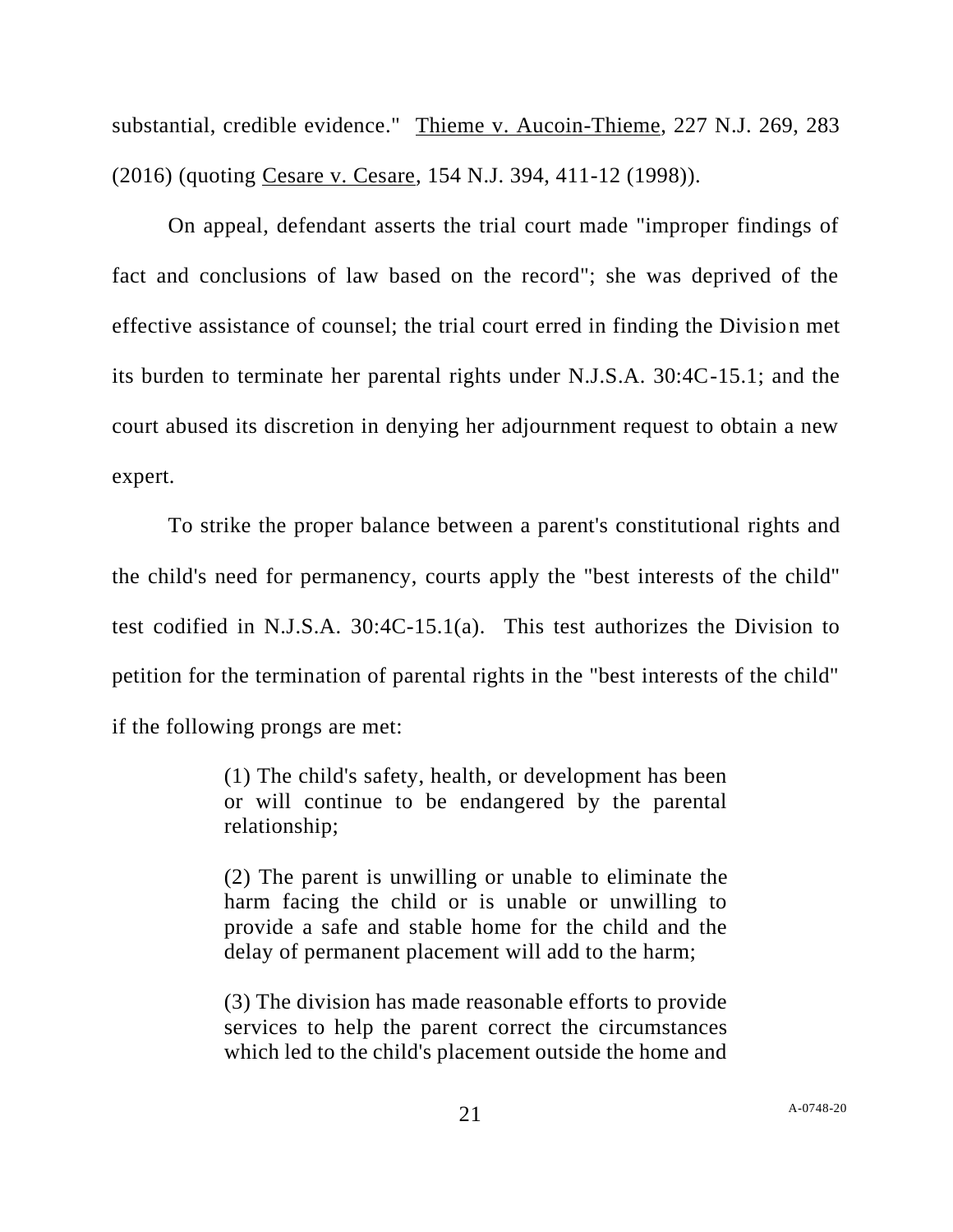the court has considered alternatives to termination of parental rights; and

(4) termination of parental rights will not do more harm than good.

Our Court has held that these four prongs are not "discrete and separate."

N.J. Div. of Child Prot. & Permanency v. R.L.M., 236 N.J. 123, 145 (2018) (quoting In re Guardianship of K.H.O., 161 N.J. 337, 348 (1999)). Rather, the prongs "relate to" and "overlap" with each other.

We affirm for the reasons stated in the judge's October 27, 2020 oral decision. Defendant's appellate arguments are without sufficient merit to warrant further discussion beyond the following comments. R.  $2:11-3(e)(1)(E)$ .

## IV.

The court did not err in finding the Division met its burden under the four prongs. As to prong one, the Division presented evidence defendant harmed her children's safety, health, and development by: failing to provide proper housing; failing to take responsibility for the removal of the children; failing to adequately take care of her children and attend to their educational needs; continuing to state that the Division and resource parents had beaten and cloned the children; taking pictures of children defendant believed were A.K.'s clones;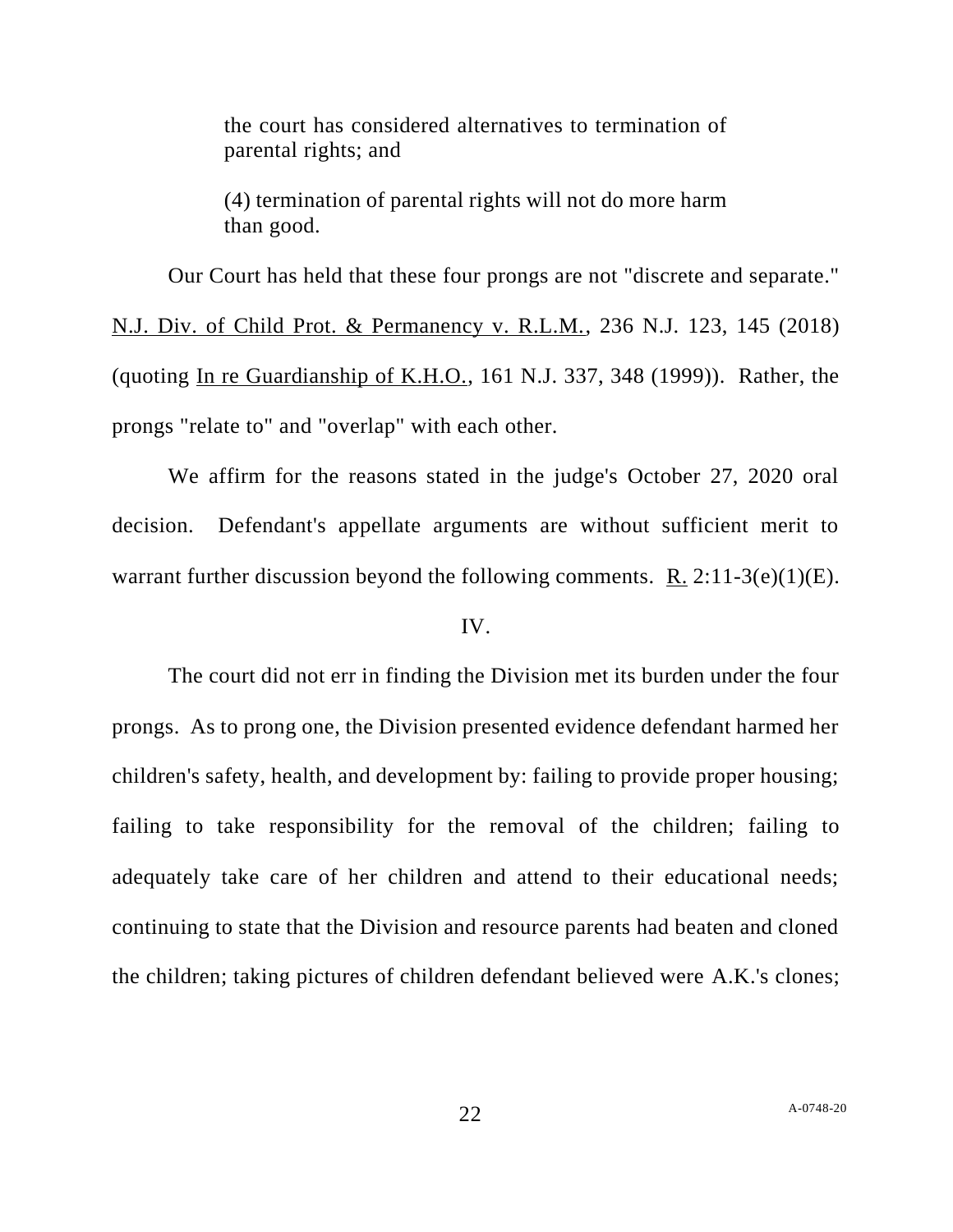enlisting her older children to take pictures of A.K.'s alleged clone; failing to attend visits with her children; and harassing L.K. and S.K.'s resource parents.

Defendant's delusional disorder poses actual and potential harm to her children and the trial judge properly found that prong one was satisfied because defendant suffers from and acts upon her delusions, and her distorted perceptions significantly impact her parenting ability. The court also considered Dr. Lee's testimony that defendant's delusions led to her "bizarre" and "unusual beliefs" about her children, as well as limited her insight and awareness.

As to prong two, the judge found defendant was unwilling to eliminate the harm to her children in failing to take any responsibility for the two removals and resulting litigation. Instead, defendant blamed others. The judge also found that defendant did not self-report any mental health issues during multiple psychological evaluations, and only portrayed herself in an "unrealistically positive light." This finding raised significant concerns about defendant's ability to safely parent. Furthermore, defendant had not come up with a plan to eliminate the harm to her children and to provide a safe and stable home for them if her parental rights were not terminated.

In turning to the third prong, the judge found the Division made "more than reasonable efforts to provide services" to defendant and her mother. Even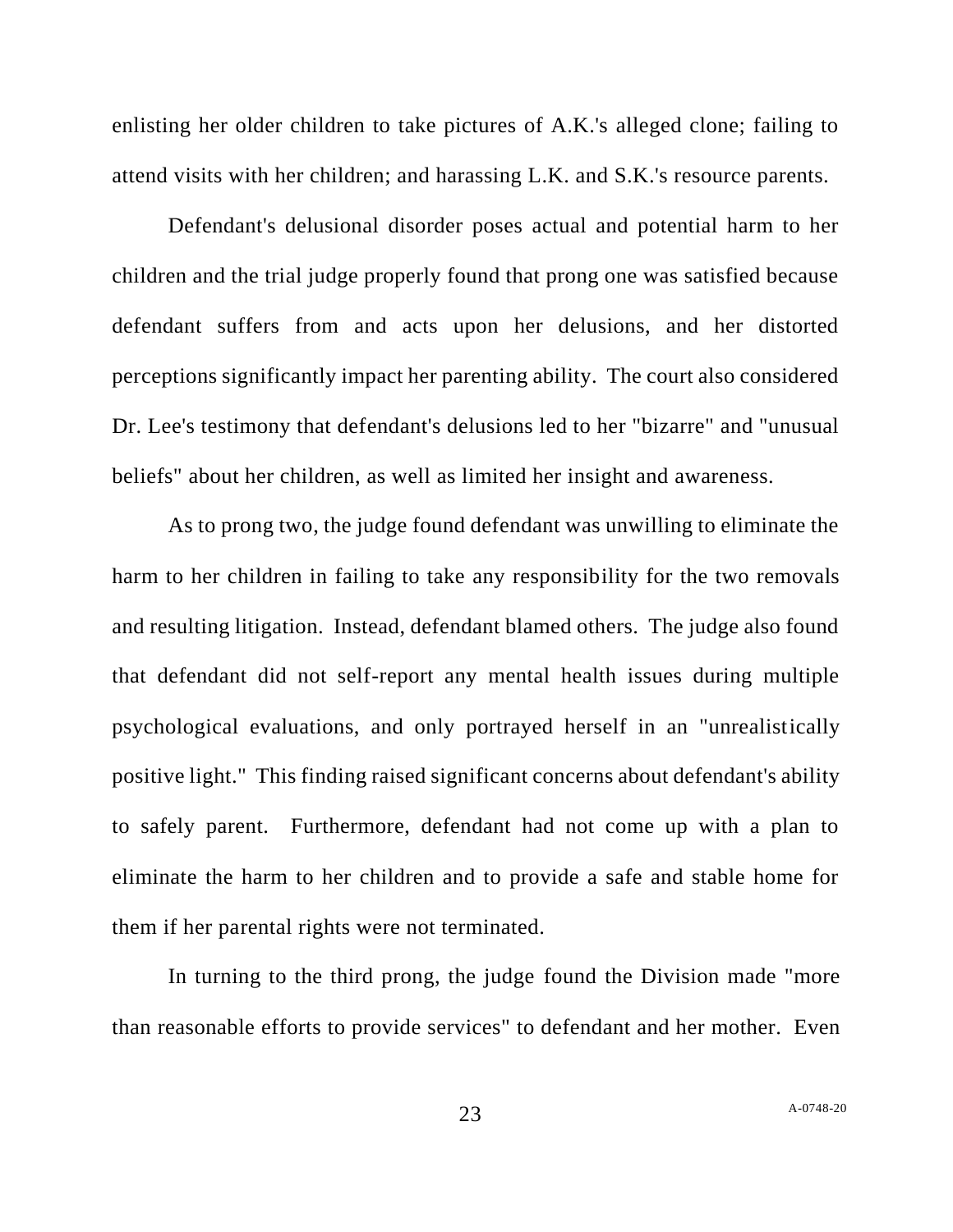prior to the 2018 removal, the Division provided defendant with a multitude of services. And, as discussed above, the Division continued to offer and provide services to defendant after the children's removal including parenting classes, therapy programs, and medication management. Defendant did not attend or complete many of the offered programs and services and refused to take medication or treat her mental illnesses.

In addressing prong four, the trial judge found the record "clearly demonstrates" that each of the children bonded with their resource parents and that the resource parents met the children's needs. In contrast, defendant was not able to safely parent her children.

The court recognized that the children were entitled to permanency and stability, which could be achieved by terminating defendant's parental rights and permitting the children to remain with their resource families. The court also acknowledged A.K. might experience some distress if separated from defendant, but found any problems could be mitigated through therapy and her resource parents' support.

The trial judge thoroughly considered the overriding necessity for the children to have permanency and stability, the poor prognosis for defendant's improvement, the secure bonds between the children and their resource parents,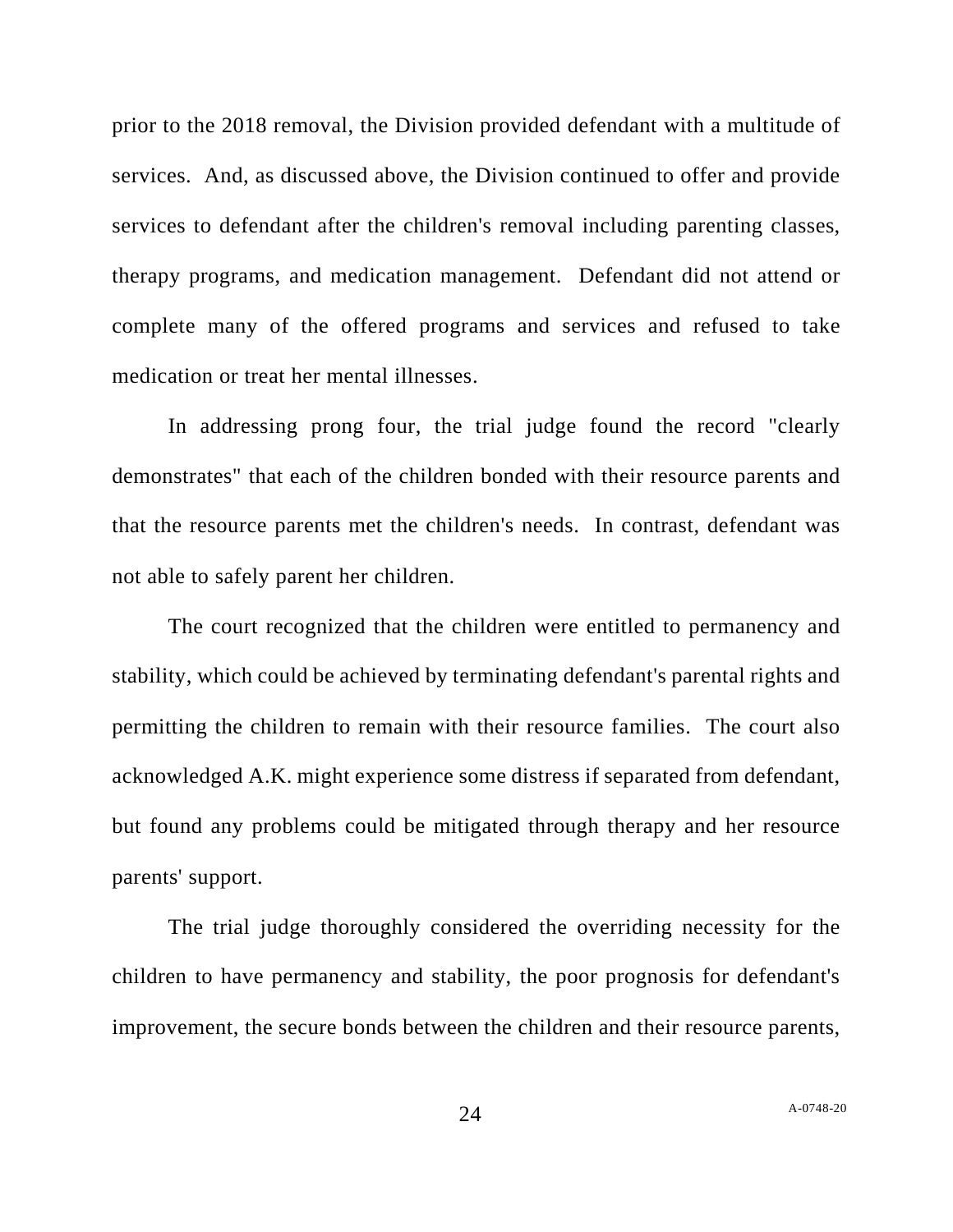and the insecure bonds between the children and defendant. The court's findings underlying its determination to terminate defendant's parental rights were supported by the substantial credible evidence in the record.

We are unconvinced by defendant's argument that she did not receive effective assistance of counsel during this litigation. To the contrary, the court commended defendant's counsel for his "excellent advocacy," noting his extreme diligence and describing him as doing a "thorough job." Counsel attempted to produce a psychiatric expert, but his attempts were futile after several experts declined to testify following a review of records and meeting with defendant.

Defendant cannot demonstrate that counsel's performance was deficient or that any deficient performance prejudiced her defense. See Strickland v. Washington, 466 U.S. 668 (1984).

We turn then to the final issue before us: was the trial judge's denial of defendant's adjournment request an abuse of discretion? We conclude it was not.

A motion for an adjournment is addressed to the discretion of the trial court and will not lead to reversal unless the requesting party suffered a manifest wrong or injury. State v. Hayes, 205 N.J. 522, 537 (2011); Escobar-Barrera v.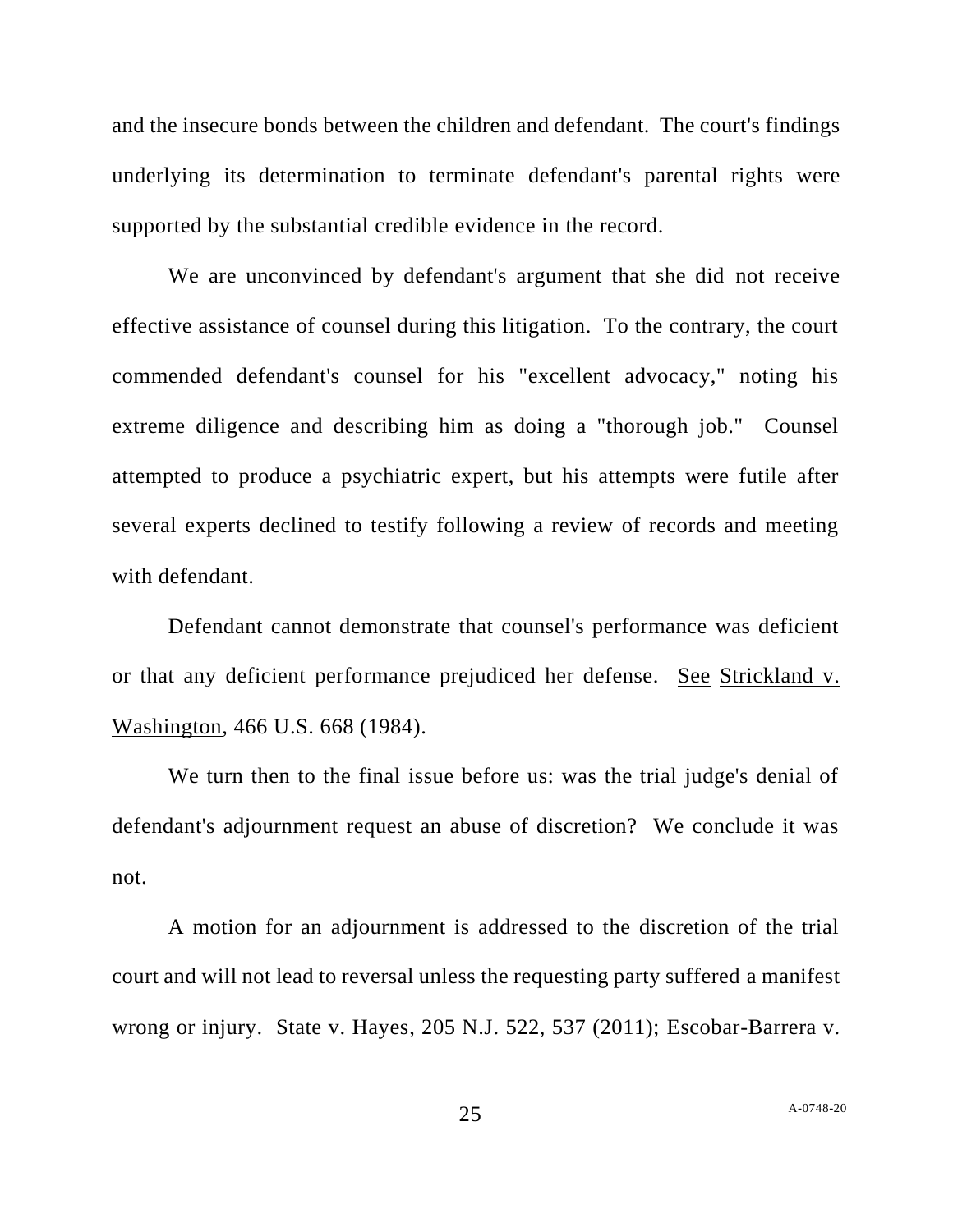Kissin, 464 N.J. Super. 224, 233 (App. Div. 2020). We will only reverse a trial court's denial of a motion to adjourn where the decision is "without a rational explanation, inexplicably departed from established policies, or rested on an impermissible basis." Flagg v. Essex Cty. Prosecutor, 171 N.J. 561, 571 (2002) (citation omitted).

Furthermore, in guardianship cases, "[g]iven the impact of a trial delay or interruption on a child awaiting permanency, Family Part judges . . . must be mindful of the need for prompt determination of the difficult issues before them." R.L.M., 236 N.J. at 146-47. "[C]hildren have an essential and overriding interest in stability and permanency." In re Guardianship of J.C., 129 N.J. 1, 26 (1992). Therefore, "it is inimical to their welfare that their legal status remain unresolved." Ibid.

From the outset, following the filing of the guardianship complaint in March 2020, the court and defendant's counsel discussed the issue of a defense psychiatric expert. As is well documented in the conferences as described above, defendant's counsel approached several individuals and entities attempting to procure a psychiatric opinion he could present at trial to counter Dr. Lee's opinions. Counsel was aware trial would take place within six months.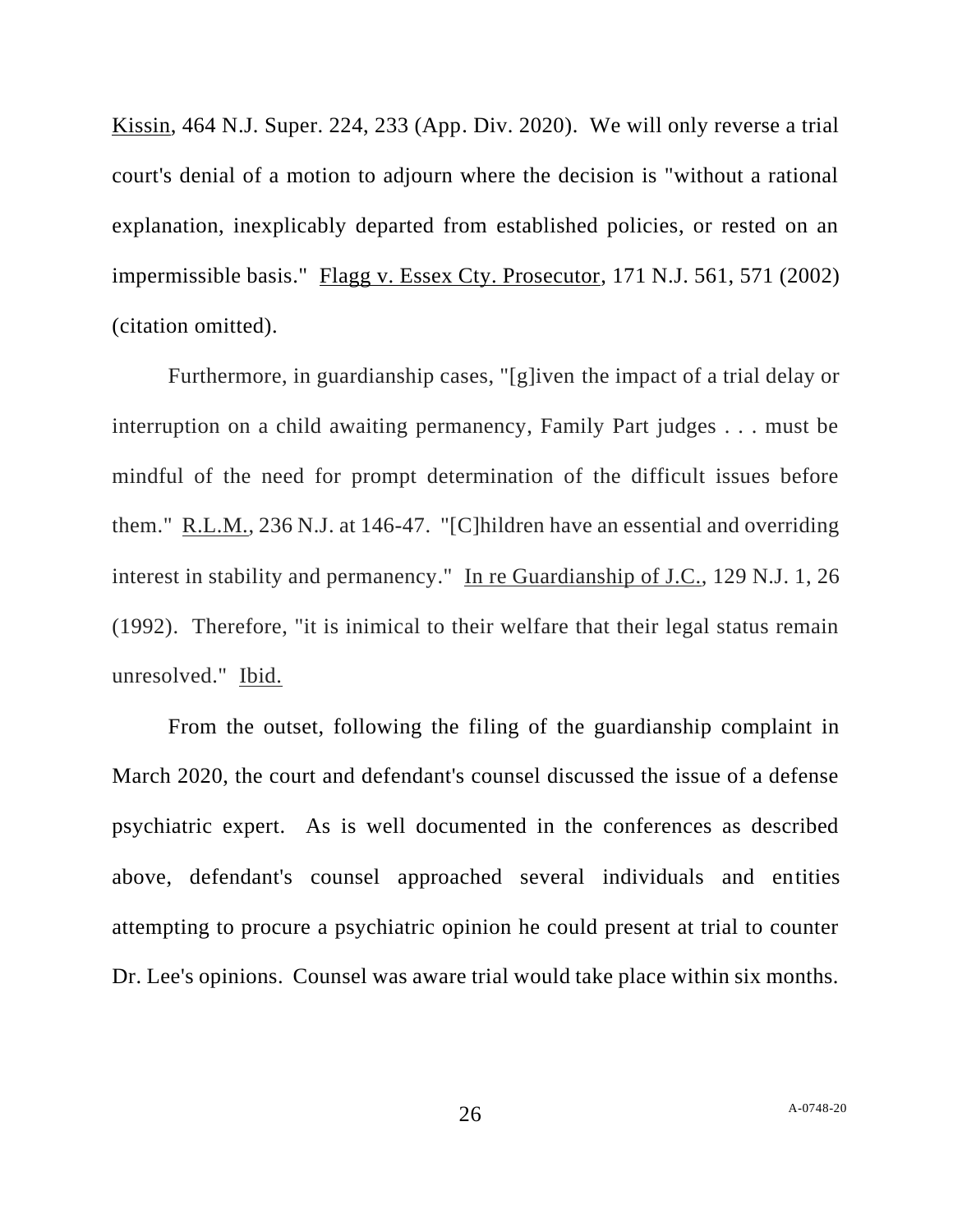In June, counsel informed the court that defendant had completed the intake process for the retention of a particular expert but was later apprised that the expert would not participate in the litigation. Counsel sought a new expert and told the court in early July he had successfully found a psychiatrist who would review documents, interview defendant, issue a report and testify at trial if desired. Trial was scheduled for October 6.

However, on October 1, defendant's counsel notified the court that Dr. Puig refused to issue a report or testify. Therefore, he sought to adjourn the trial.

At the time, defendant did not have a new expert who had agreed to proffer an opinion in the case. Defendant would have to find a willing expert – for the third time—and begin the process anew with providing documentation, producing defendant for interviews, and allowing time for the issuance of a report. There was no guarantee defendant could procure an expert to counter the opinions of Dr. Lee, opinions supported by numerous medical professionals who preceded him with similar diagnoses, recommendations, and evaluations. Defendant could not and did not state that any report she might have been able to produce would be favorable to her or change the judge's findings on the four statutory prongs.